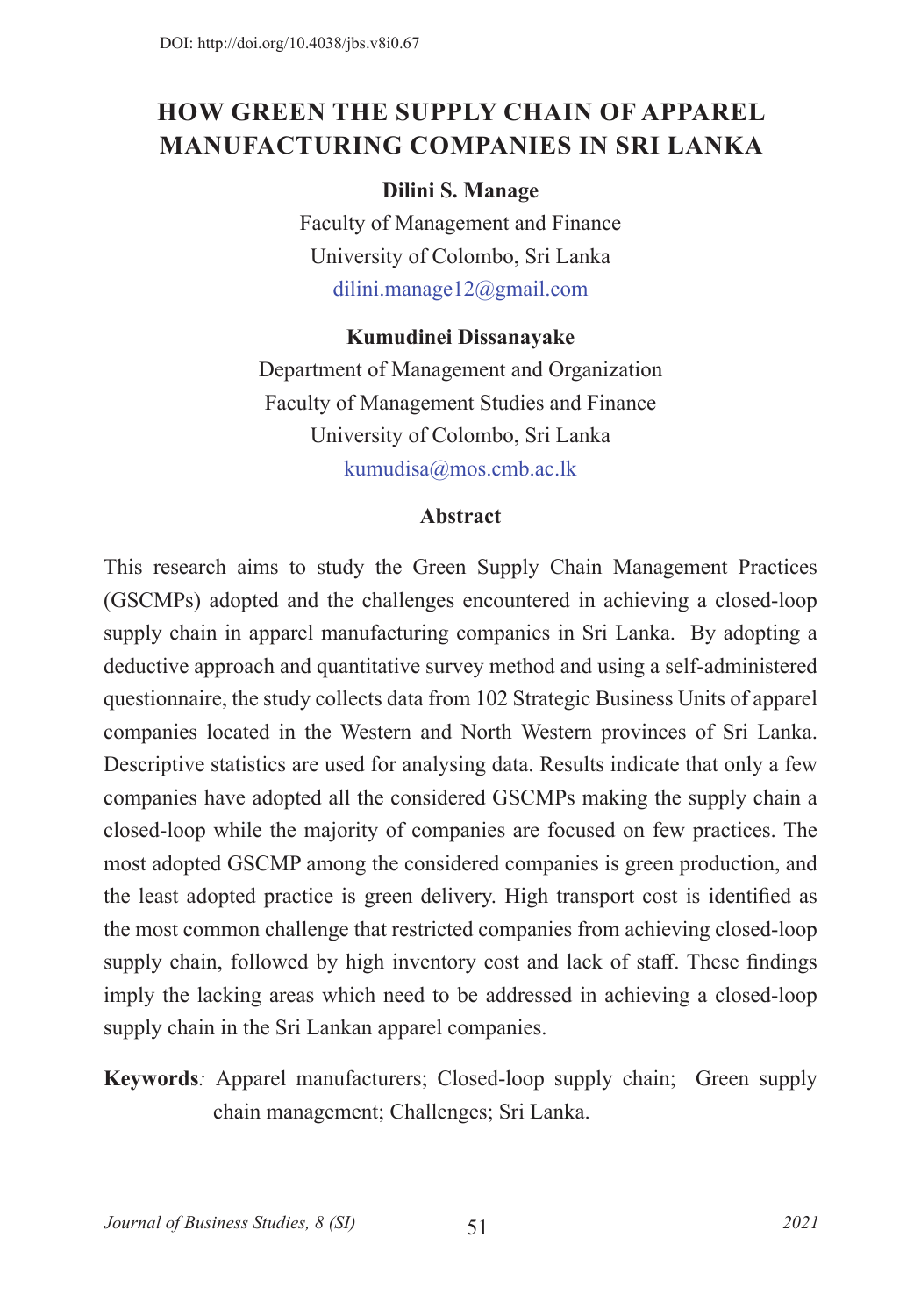#### **1. Introduction**

Sustainable business operations in manufacturing entities encompass a series of green practices that functioned at different stages in the supply chain process. According to Srivastava (2007), Green Supply Chain Management (GSCM) is "integrating environmental thinking into supply-chain management, including product design, material sourcing, and selection, manufacturing processes, delivery of the final product to the consumers as well as end-of-life management of the product after its useful life" (p.54). Since many of the logistics decisions throughout the supply chain, i.e., facility location, modal selection, sourcing of raw materials, have a direct impact on the environment, in order to minimize the probable impact, those decisions should be taken at the designing stage of the systems (Murphy & Poist, 2003). Besides, even nearly two decades ago, those two researchers have identified that salvage, scrap disposal, and return goods handling as the most environmentally impacted functions in a supply chain. Despite the above all mentioned facts from previous research findings, it should be noted that neither greening the supply chain nor adopting green practices is the business priority of most apparel companies. Hence, there should be well-developed greening process with unified efforts by all members of the supply chain (Green Jr. et al.,2012) in order to avoid the sub-optimization at upstream and downstream partner level in the supply chain.

With the perceived benefits of environmental-friendly practices, greening initiatives were taken by many firms. They were used as strategies to cost reductions, improve market share, and to develop strong brand image (Min & Kim, 2012), to generate business value and higher profit (Oliveira et al., 2018), to eliminate waste, improve productivity (Malviya & Kant, 2016), and to reduce pollution (Murphy, Poist & Braunschweig, 1995). Further, there are two directions for any given supply chain, i.e., forward and reverse. By adopting latter with forward logistics practices, the supply chain becomes a closed loop. The operations in the supply chain phase from supplier to customer is known as forward logistics and the operations take place backward is known as reverse logistics.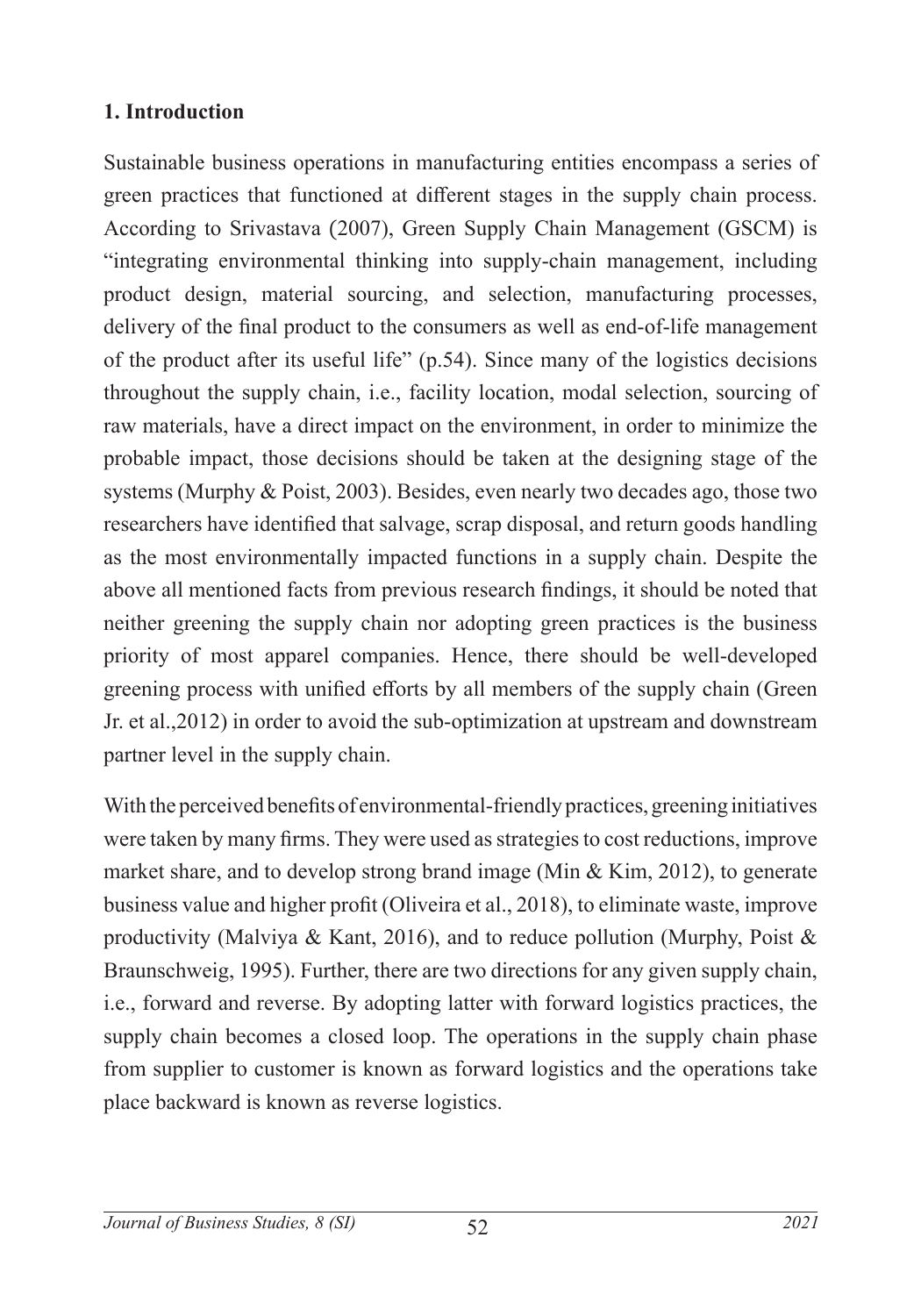Specifically highlighting the benefits of reverse logistics, Srivastava and Srivastava (2005) claimed that reverse logistics activities are profitable. More elaborately, Srivastava (2007) has stated that reverse logistics result in "reduced use of virgin materials and other resources" (p.56), which confirms with the argument of Wu and Dunn (1994) in which they emphasise reverse logistics as a strategy to source reduction. Moreover, only if the forward flow of materials or finished goods movement are considered at each stage of the supply chain, the waste will be piled up. Again, if environmentally-friendly disposal methods are not followed, the adverse effects on the environment, which is against adopting GSCMPs at large, will be increased.

Even though GSCM has been defined as incorporating environmentally-benign practices into every aspect of supply chain management from product design to product's end of life management (Srivastava, 2007), most of the recent researches have focused on greening at only one phase of the supply chain, which is either from supplier to customer (forward flow) or from customer to supplier (reverse flow) and not the closed-loop supply chain as a whole (Holt & Ghobadian, 2009). Further, implying the importance of considering reverse logistics activities in future research, it has been identified that future corporate trends would be towards closed-loop supply chains (Zhu et al., 2008a). Nevertheless, there is a theoretical gap visible still in the practice.

As afore mentioned, past research studies on GSCMPs are not scant. However, they have been conducted in different contexts and as per Soda et al., (2015) the findings are subject to the context and causes for variation may be the "heterogeneity of environmental management practices adopted by the firm and industry" (Zhu & Sarkis, 2007, p.4335). Besides, Srivastava and Srivastava (2005) stated that the previous studies that focused on reverse logistics have mainly chosen the contexts such as electronics, pharmaceuticals, tyres, photocopiers, automobiles, computers, mail orders, cosmetics, breweries and still there is a need for more research on reverse logistics of other fields which have a connection with the product life cycle.

Manufacturing sector in general, and textile industry in particular are proven to consume a substantially higher amount of toxics, and in turn bear the corporate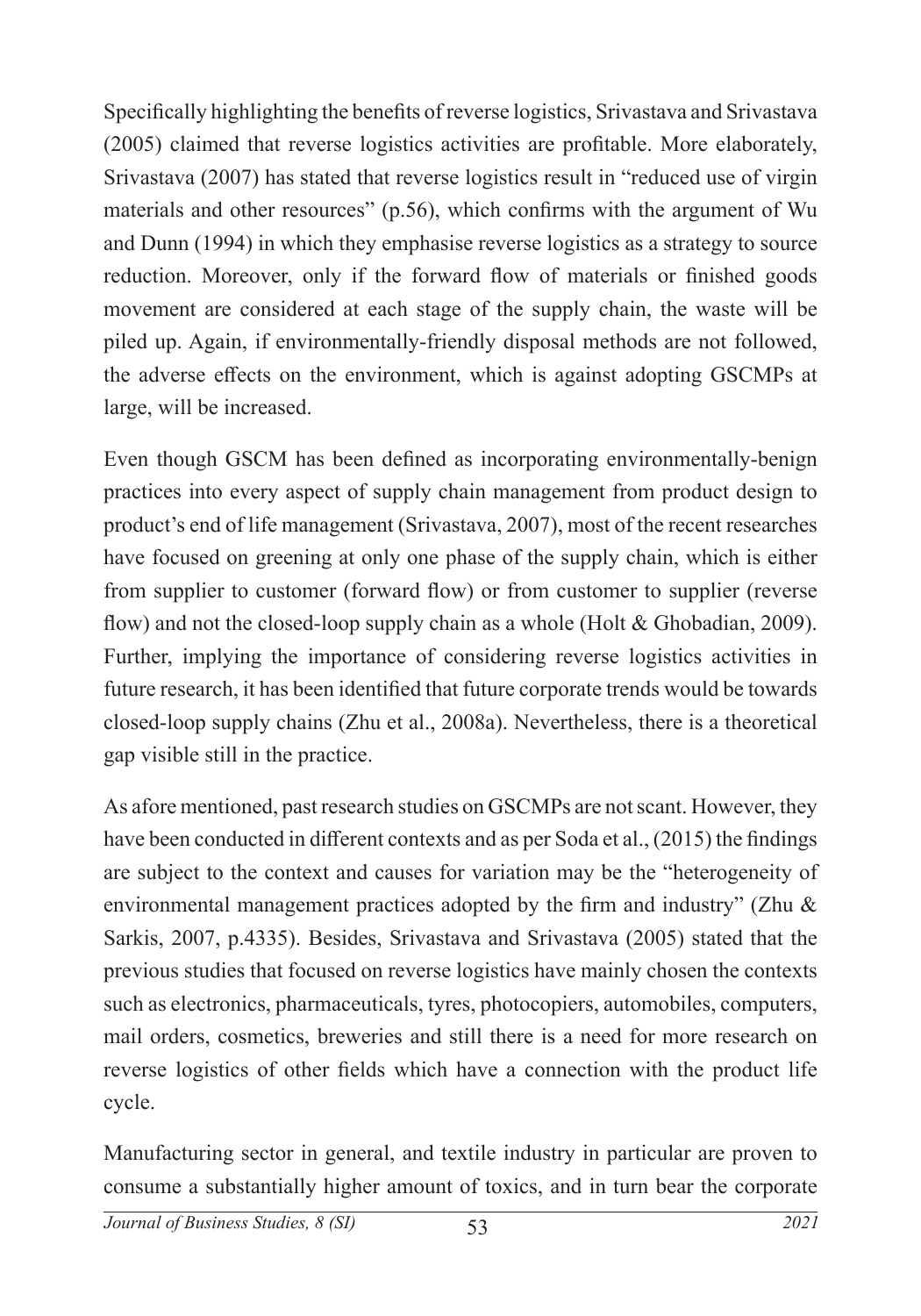social responsibility to protect the environment (Wu, Ding & Chen, 2012). Textile industry is known for their extensive use of water and chemical substances in the manufacturing processes (Lai, Hsu & Chen,2012). In the case of Sri Lanka, in 2018, apparel sector has contributed 5.99 percent to GDP and has generated approximately 30.8 percent of employment opportunities (Annual Report of CBSL, 2018). And also, manufacturers of textiles and manufacturers of wearing apparels altogether account for 2773 establishments, 762,283 persons engaged in and LKR 1.2 trillion worth output (Labor Demand Survey, 2017). At the same time, the apparel industry in Sri Lanka has consumed 14 percent of energy of all industrial sectors, which accounts to 29 percent from the country's energy demand. (Sri Lanka Sustainable Energy Authority, 2017).

When considering the current situation in the apparel industry in Sri Lanka, it is evident that the scrap rate at apparel manufacturing plants is at a high level and it is mainly due to lack of material recycling. As a result, they are spending huge cost on dumping textile waste which ultimately affects the internal performance of the organization. Further, it has been estimated that the apparel industry in Sri Lanka is generating textile waste between 19,000 to 38,000 tons annually since the cutting waste is approximately ranging between 10 to 20 percent of fabric consumption (Jayasinghe et al., 2010). Not only that currently apparel companies are paying a higher cost for third party companies for dumping the waste which affects the total cost of the operation and ultimately the economic performance of the company. Despite the situation is as such, in Sri Lankan apparel companies adoption of GSCM practices have limited to green operations such as energy conservation, waste reduction (De Silva & Rupasinghe, 2016) and as it seems reverse logistics practices such as recycling, reusing are not practised to a satisfactory level. Thus, considering its economic contribution, high resource and energy consumption, huge output, textile waste, waste dumping cost and larger number of establishments, it is evident that necessity for apparel companies in Sri Lanka to adopt GSCMPs in their operations.

Despite Sri Lankan apparel companies have been adopting GSCMPs for some time, there is dearth of knowledge of the nature of GSCMPs adopted, the status of the adoption of closed-loop supply chain, and any challenges they encounter in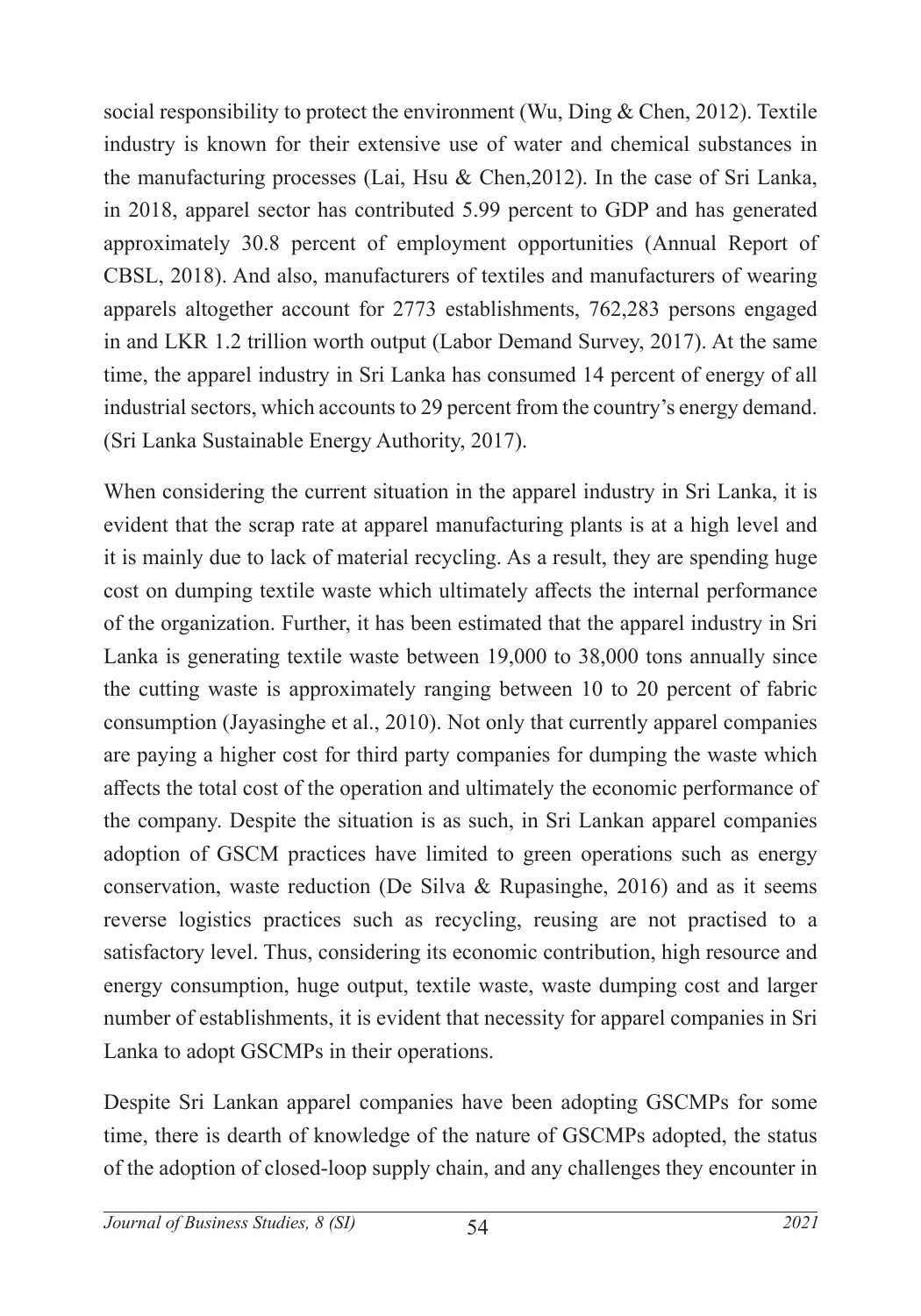adopting a closed-loop supply chain. Filling this vacuum would help understand the extent of greening efforts made in and around the supply chain of apparel manufacturers in Sri Lanka. This knowledge would help provide implications for apparel manufacturers and other stakeholders for eliminating barriers in greening the supply chain. Accordingly, the aims of the present study are (a) to identify the GSCMPs that have been adopted by the apparel companies in Sri Lanka, and (b) to examine the challenges that restricted achieving a closed-loop supply chain in the apparel companies.

## **2. Literature Review**

#### *2.1 Green supply chain management*

GSCM has its roots in both environmental management and supply chain management disciplines. Incorporating the Green component in supply chain management exhibits the influence of it on supply chain management and the relationship between the supply chain management and the natural environment (Srivastava, 2007). Since the supply chain is composed of a network of suppliers, distributors and consumers where the activities such as manufacturing, transportation between suppliers and customers, storing, consuming and disposing are taken place (Zhu & Sarkis, 2004), supply chain management has been defined as the process of managing relationships, information and material flows across the organizations that are involved in, with the intention of providing enhanced customer service, economic value to the customers and all supply chain partners (La Londe & Bernard, 1997). Proper integration of supply chain processes, coordination and strategic alignment is required throughout the supply chain for satisfying the end-user (Green jr. et al., 2008).

As far as researcher's knowledge, the most widely used and more comprehensive definition for GSCM has been explained Srivastava (2007), "integrating environmental thinking into supply-chain management, including product design, material sourcing and selection, manufacturing processes, delivery of the final product to the consumers as well as end-of-life management of the product after its useful life" (p.54). Furthermore, Min and Kim (2012) also contributed to making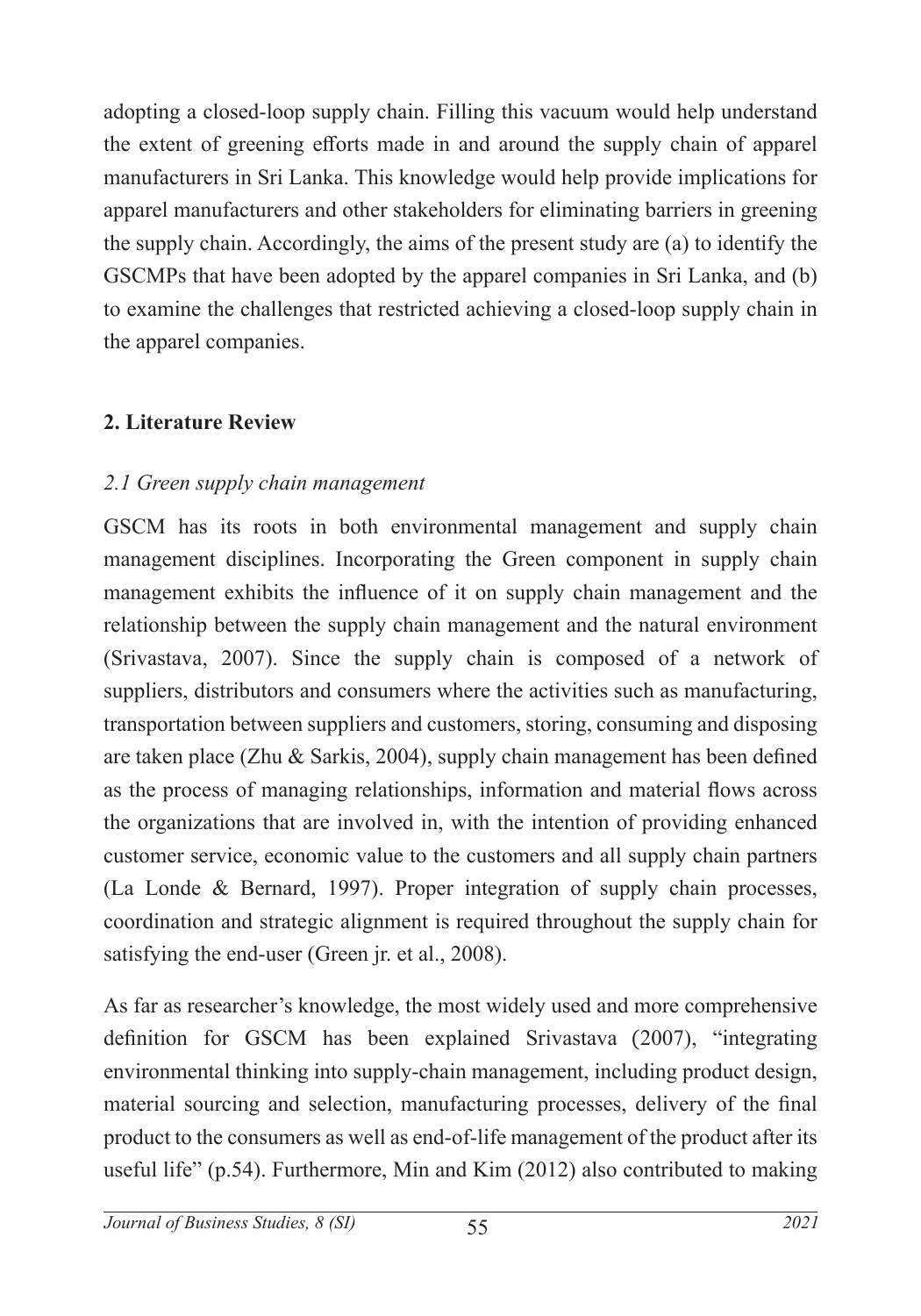the definition of Srivastava (2007) more comprehensive by adding "incorporation of environmentally friendly initiatives into every aspect of supply chain activities" (p.40). And also, maybe to emphasize the broader scope, Min and Kim highlighted the activities which have not been specifically mentioned in Srivastava's definition; i.e., product development, packaging, storing, retrieving and disposal. Confirming the findings of requirements to make broader the traditional scope of supply chain management in GSCM, Beamon (1999) also has noted that GSCM should consist of mechanisms for product and package recycling, reusing, remanufacturing and performance measurements in addition to its traditional functions.

The above definitions imply the importance of integrating environmental concerns into supply chain management operations. Accordingly, the working definition of GSCM in the present study is noted to be "incorporating environmental benign practices and environmental thinking into every aspect of the supply chain from inbound operations to production, outbound operations and reverse logistics".

## *2.2 GSCM practices*

Based on the understanding of the scope and the purpose of the GSCM, authors have identified different GSCMPs in their studies. GSCMPs comprises a series of inter- organizational activities which have been aroused to mutual problem solving (environmental collaboration) and inspection and risk minimization (environmental monitoring), further, it includes both internal and external activities through technological and logistics integration with primary suppliers and major customers (Vachon & Klassen, 2006). With a similar view but in a broader level of integration, Agi and Nishant (2017) also identified GSCMPs as internal level activities and external level activities that needs to be conducted with "upstream and downstream supply chain partners through the implementation of a number of environment-friendly practices such as practices oriented towards reducing wastes and energy consumption, reusing, remanufacturing, or recycling the products, the eco-design and the reverse logistics"(p.351). Although the concept of integrating the supply chain partners is the same, Vachon and Klassen (2006) have identified a different set of practices pertaining to GSCM. i.e. environmental collaboration with primary suppliers and major customers, environmental monitoring with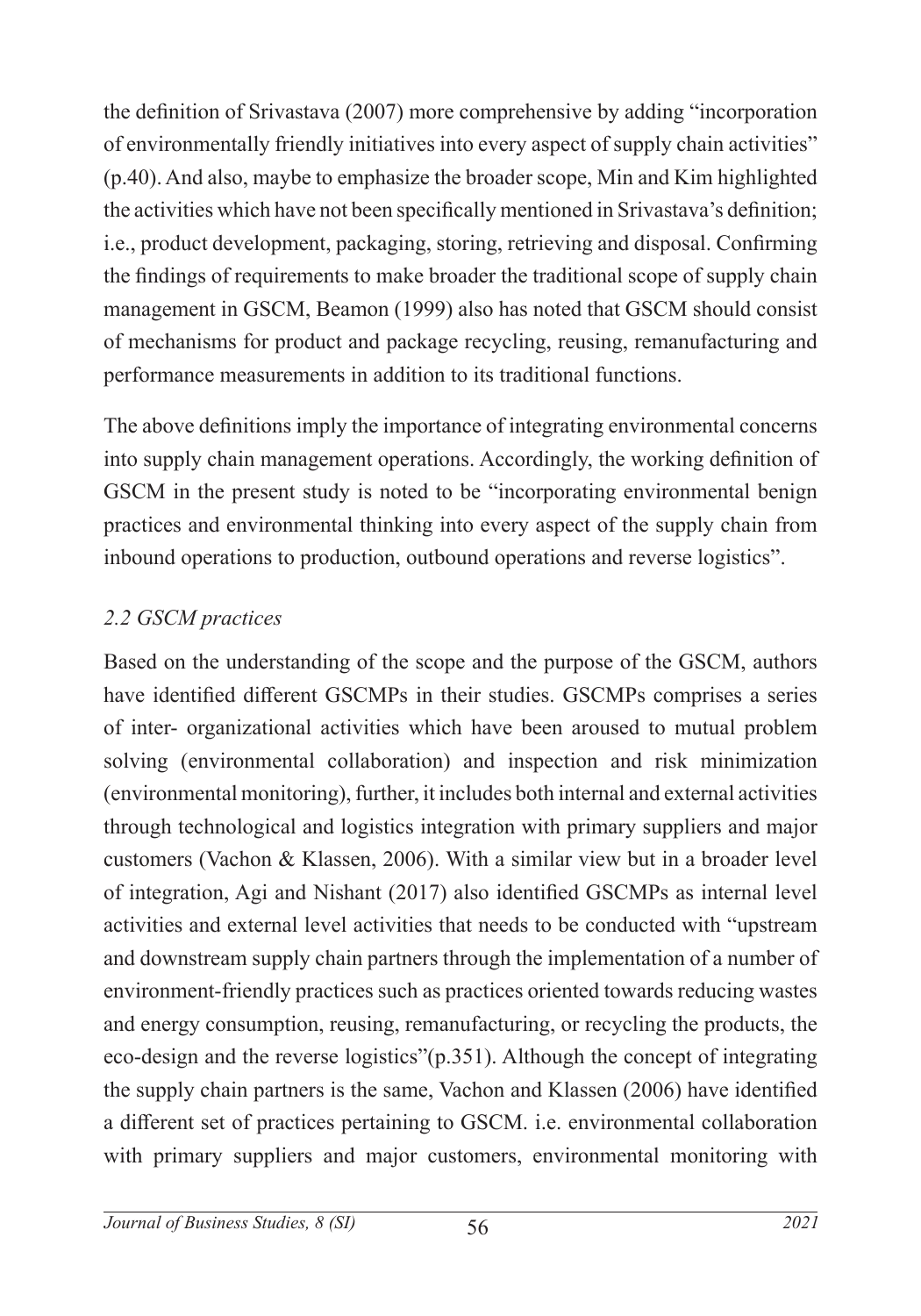primary suppliers and major customers, technological integration with primary suppliers and major customers and logistical integration with primary suppliers and major customers. However, it should be noted that practices identified by Agi and Nishant (2017) are making a closed-loop supply chain which is absence in the practices of Vachon and Klassen (2006). Accordingly, inbound practices, operation practices, outbound practices (Rao & Holt, 2005), reverse logistics, management support, and customer support (Lakshmimeera & Palanisamy,2013) have been identified as the GSCMPs that make the supply chain a closed loop.

It should be noted that uniformity of GSCMPs is lacking in the literature (Murphy & Poist, 2003). Nevertheless, there are GSCMPs which could be found commonly in past studies, i.e. internal environmental management (Zhu & Sarkis,2004; Zhu & Sarkis,2006; Zhu & Sarkis,2007; Zhu et al,2013; Vanalle et al., 2017), eco design (Zhu & Sarkis,2004; Zhu & Sarkis,2006; Zhu & Sarkis,2007, Green jr et al., 2012; Zhu et al, 2013), green purchasing (Zhu & Sarkis,2006; Zhu & Sarkis,2007; Green jr et al., 2012; Zhu et al,2013; Vanalle et al, 2017), customer cooperation (Zhu & Sarkis,2006; Zhu & Sarkis, 2007; Zhu et al,2013; Vanalle et al., 2017) and investment recovery (Zhu & Sarkis,2004; Zhu & Sarkis,2006; Zhu & Sarkis,2007; Green jr et al., 2012; Zhu et al,2013; Vanalle et al., 2017), External GSCM (Cooperation with customers and suppliers) (Zhu & Sarkis, 2004; Green jr et al., 2012). Furthermore, from the above practices, it can be realized that GSCMPs that makes the linear supply chain into a closed-loop has not been taken into the account by many recent researchers.

Similarly, there are studies in which those GSCMPs has been categorized based on different criterion. For example, Laosirihongthong et al., (2013) have presented two types of practices namely proactive and reactive practices which include the practices of green purchasing, eco-design, reverse logistics and legislation, regulation respectively. Moreover, it has been argued that while proactive strategies lead organizations for voluntary adoption of GSCMPs, reactive strategies influence the adoption under regulatory, customer and competitive pressures (Mitra & Datta, 2014). In addition, another categorization of GSCMPs can be found as internal and external GSCMPs (Zhu et al., 2013) in which, eco-design and internal environment management have been identified as internal practices while green purchasing,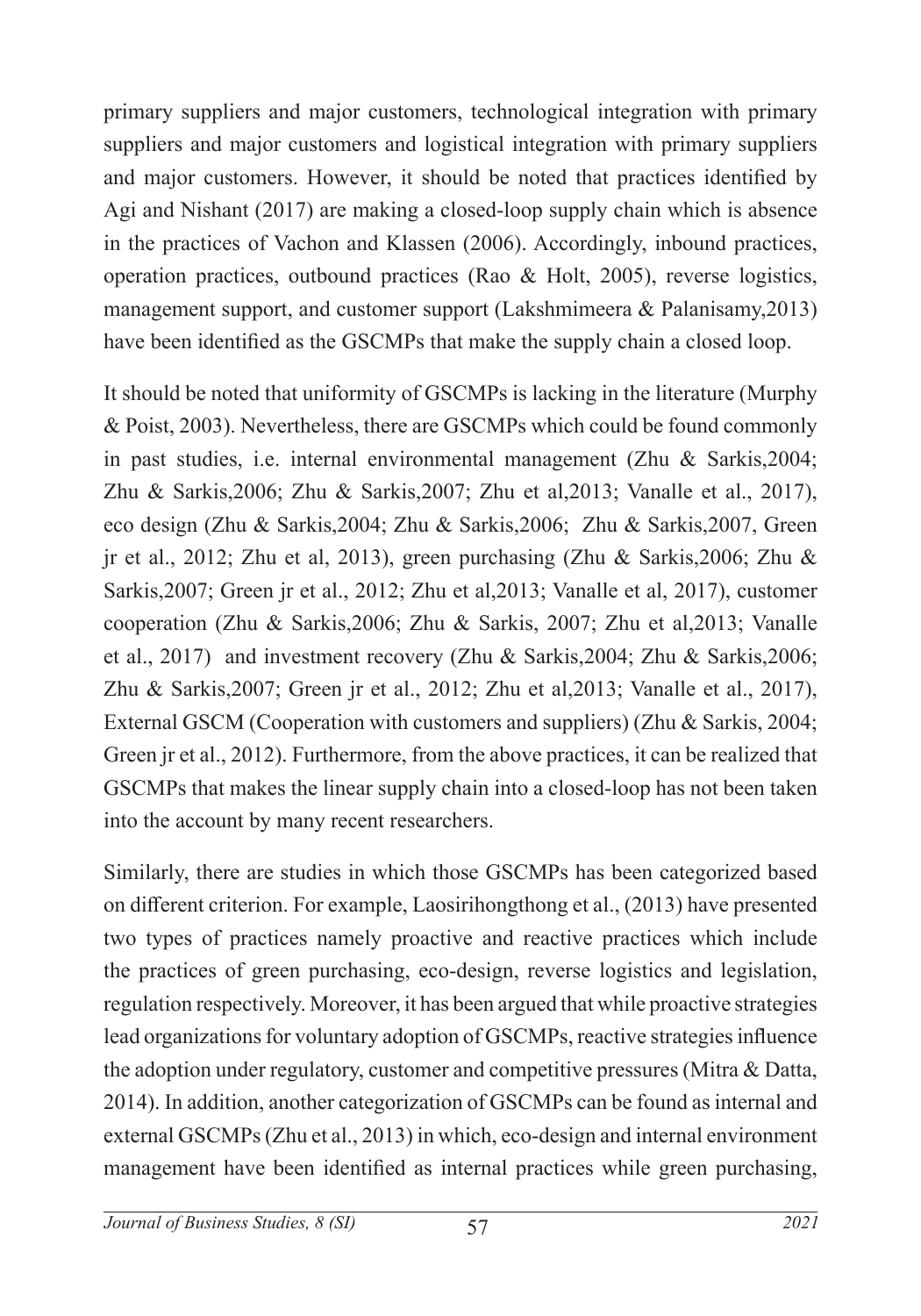customer corporation and investment recovery have been listed under the external practices. Further, even though Vanalle et al., (2017) also have considered all the above mentioned most cited GSCMPs, in their findings they have identified that the most effective practices implemented are Internal environmental management, green purchasing and customer cooperation.

As per Green jr et al., (2012), if an organization seeks positive performance improvement through the GSCMPs adoption, it is required that the strategic level and the information systems of the organization should be capable of integrating the partners in the supply chain. Moreover, they claim that the successful implementation of GSCMPs such as green purchasing, cooperation with customers, eco-design and investment recovery are leading to an improved environmental and economic performance which support improved operational and organizational performance. Considering all definitions and practices stated above, it is noted that GSCMPs should be encompassed all the activities from supplier to customer and reverse logistics. Since there is no uniformed framework to identify the GSCMPs which are to be adopted and aligning with the GSCM definition of Srivastava (2007), GSCMPs on inbound, production, outbound and reverse logistics will be selected by the researcher as the GSCMPs to be studied in the research.

## *2.3 Reverse logistics*

Previous studies and reviews related to GSCM had a limited focus and narrowed perspective where a comprehensive, integrated view of the research area is lacking. However, due to the growing concern on the environment, reverse logistics had created substantial interest (Srivastava & Srivastava, 2005). Hence, to make the work comprehensive and integrated, all the aspects of GSCM, particularly including reverse logistics, are to be taken into consideration (Srivastava, 2007). Accordingly, the concept of GSCM has become comprehensive by incorporating both forward and reverse flows in the supply chain which further get confirmed with the GSCM definition of Srivastava (2007). If the supply chain considers only the forward flow of materials or finished goods movement, at each stage of the supply chain, the waste will be piled up. Again, if the environmental-friendly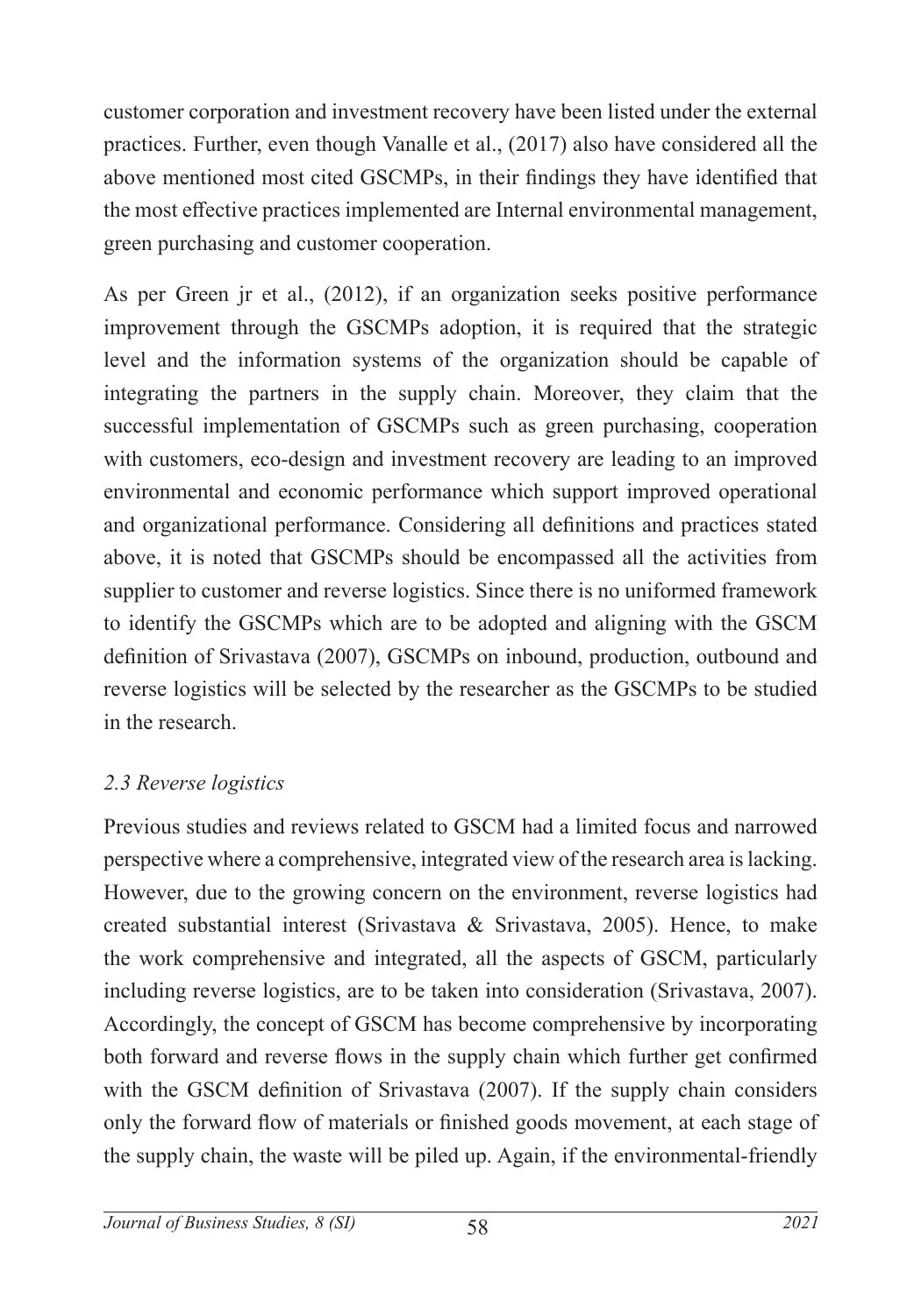disposing methods are not followed, adverse effects on the environment will be increased. Both these situations are against the objectives of GSCMPs at large and reverse logistics. Moreover, repair, recondition, remanufacturing, recycle, disposal (Khor & Udin, 2013), repacking, returns processing and salvage (Rogers & Tibben-Lembke, 2001) have been identified as the reverse logistics activities.

The phase of the supply chain from customer to the supplier is known as reverse logistics and it has been defined as "the process of planning, implementing, and controlling the efficient, cost-effective flow of raw materials, in-process inventory, finished goods, and related information from the point of consumption to the point of origin for the purpose of recapturing or creating value or proper disposal" (Rogers & Tibben-Lembke, 1999, p.2). Further, recapturing or creating value through reverse logistics can be elaborated with the explanation of Srivastava (2007), in which he stated that "reduced use of virgin materials and other resources" (p.56) as one of the objectives of reverse logistics. Not as broad as the previous definition but in somewhat a similar view, reverse logistics is defined as an operating practice that recovers materials in order to enable re-entry at forward supply chain to make new or used products by means of material reusing, remanufacturing or recycling (Hervani et al., 2005). On the other hand, Wu and Dunn (1994) argued the emphasis of reverse logistics is to source reduction and substitution over reuse and recycling since source reduction is the best way to address environmental issues.

When it comes to the drivers which have been driven the reverse logistics function, it has been identified that exponential growth of electronic waste, higher rate of equipment obsolescence, the residual value of the product, ability to deploy reusable content in forward supply chain and local government regulations to extending producer responsibility have influenced to adopt reverse logistics practices (Khor & Udin, 2013). It has been identified the importance of incorporating less traditional functions such as return goods handling, salvage and scrap disposal in logistics (Murphy & Poist, 1995). And also, Wu and Dunn (1994) stated that consumers have the right to leave packaging materials at retail stores and it is their responsibility to dispose properly. However, previous research studies have been focused either forward logistics or the reverse logistics separately and not the closed-loop supply chain as a whole (Holt & Ghobadian,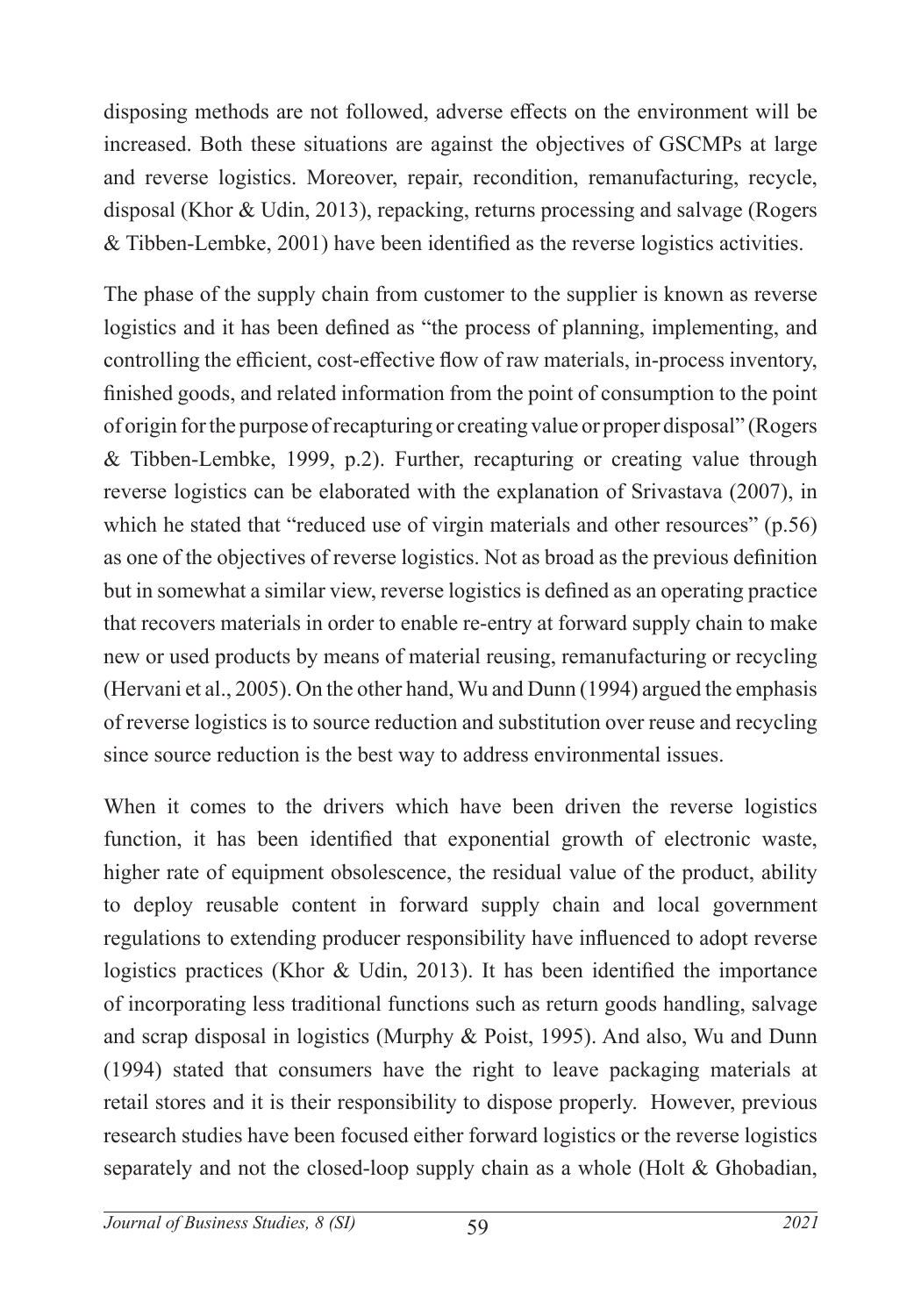2009), which supports the claim that has been made by Srivastava (2007) that lack of a comprehensive, integrated view of supply chain researches. Also, he stated that the studies that focused on reverse logistics have mainly chosen the contexts such as electronics, pharmaceuticals, tyres, photocopiers, automobiles, computers, mail orders, cosmetics, breweries and still there is a need for more research on reverse logistics in particular its connection to the product life cycle. Nevertheless, when considering the scope of this research which is on GSCMPs adoption in the Sri Lankan Apparel industry, the researcher is focusing on the life cycle of the product from the raw material stage until it is safe disposal. Thereby, to some extent, this research could contribute to the gap identified by Srivastava (2007) in his review article.

As per the literature, the reverse logistics process consists of four stages, namely collection, inspection, pre-processing and distribution (Srivastava & Srivastava, 2005). Furthermore, in the collection stage, products to which reverse logistics apply is determined. Then products are collected and if required transport the collected products for rework and refurbish. Inspection may be performed either at the time of collecting or afterwards. In the next stage, products are sorted, segregated and then depending on the requirement partial or complete disassembles, minor repairs or refurbishments are carried out. Finally, with the product's location and distribution, process becomes complete.

The study of Laosirihongthong et al., (2013) on Thailand manufacturing companies, has shown that reverse logistics practices had no significant impact on the GSCM performance, However, in contrast, Srivastava and Srivastava (2005) claimed that reverse logistics activities are profitable for the product categories they have considered beyond a certain minimum quantity of returns. At the same time, some researchers argue that the effectiveness of product dispositions (repair, recondition, remanufacturing, recycle and disposal) is dependent on the product green design (Khor & Udin, 2013). Thereby it is evident that if an organization intends to execute a closed-loop supply chain, it has to be initiated at the product designing stage and in order to be received the benefits of reverse logistics, the entire supply chain should be well planned from the very first designing stage.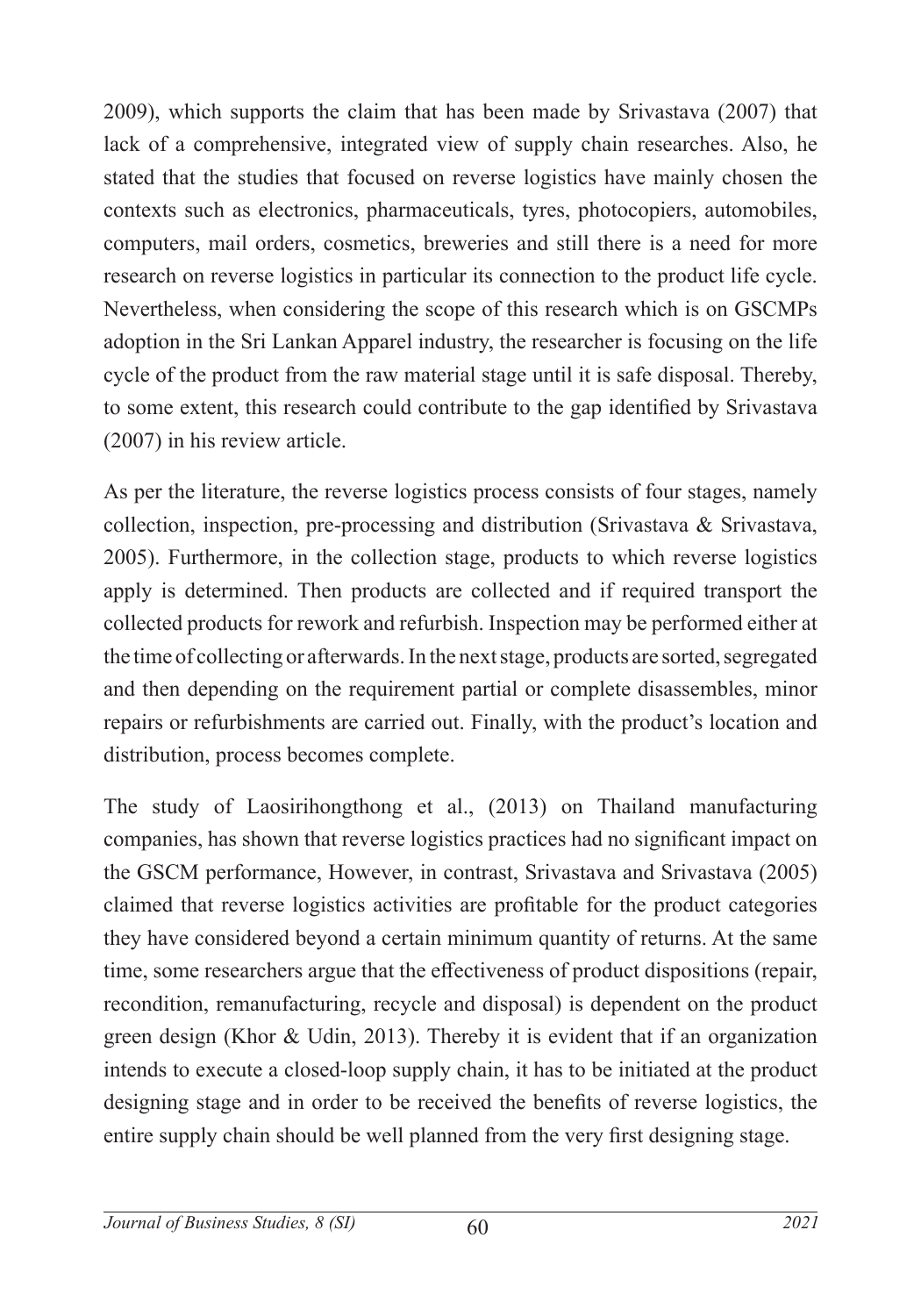#### *2.4 Challenges in adopting closed loop supply chain*

Despite above-mentioned concerns, regulatory requirements and perceived benefits of a closed-loop supply chain still the companies in developing countries pay a less attention on reverse logistics practices. For instance, due to more pricesensitivity and less environmentally sensitivity, consumer and legislation pressure on reverse logistics in India is virtually non-existent (Srivastava & Srivastava, 2005). Further, lack of awareness on the perceived benefits of reverse logistics practices is one of the major reasons that Indian automobile companies have not adopted reverse logistics in their supply chains (Mudgal, Shankar, Talib, & Raj, 2010). Thus, it is evident that even though it has been proved the benefits of GSCMPs, in particular, reverse logistics, the adoption of practices is subject to many reasons and barriers. Thereby it is necessary to identify the reasons not adopting reverse logistics practices which make the supply chain a closed-loop.

As per Rogers and Tibben-Lembke (2001), the greatest barrier for implementing reverse logistics is the importance of reverse logistics relative to other issues, followed by company policies, lack of systems, competitive issues, management inattention, personal resources, financial resources and legal issues. In the study of Srivastava (2011) he has identified the barriers as internal and external. Accordingly, it has been identified that lack of awareness, lack of top management commitment, lack of strategic planning and lack of well-trained employees as the internal barriers while lack of laws and regulations to enforce stakeholders as the external barrier, in the electronic industry of China. Further, Hall, Huscroft, Hazen and Hanna, (2013) stated that disposition of returned goods, communication, logistics management, transportation, cost management and training, customer errors, establishing reverse logistics standards/processes, information technology to support reverse logistics, product identification and visibility as the inbound reverse logistics challenges. Also, as the outbound logistics challenges, communication, receipt of credit/ replacement product, establishing transport and logistics standards/processes, process visibility and training have been identified.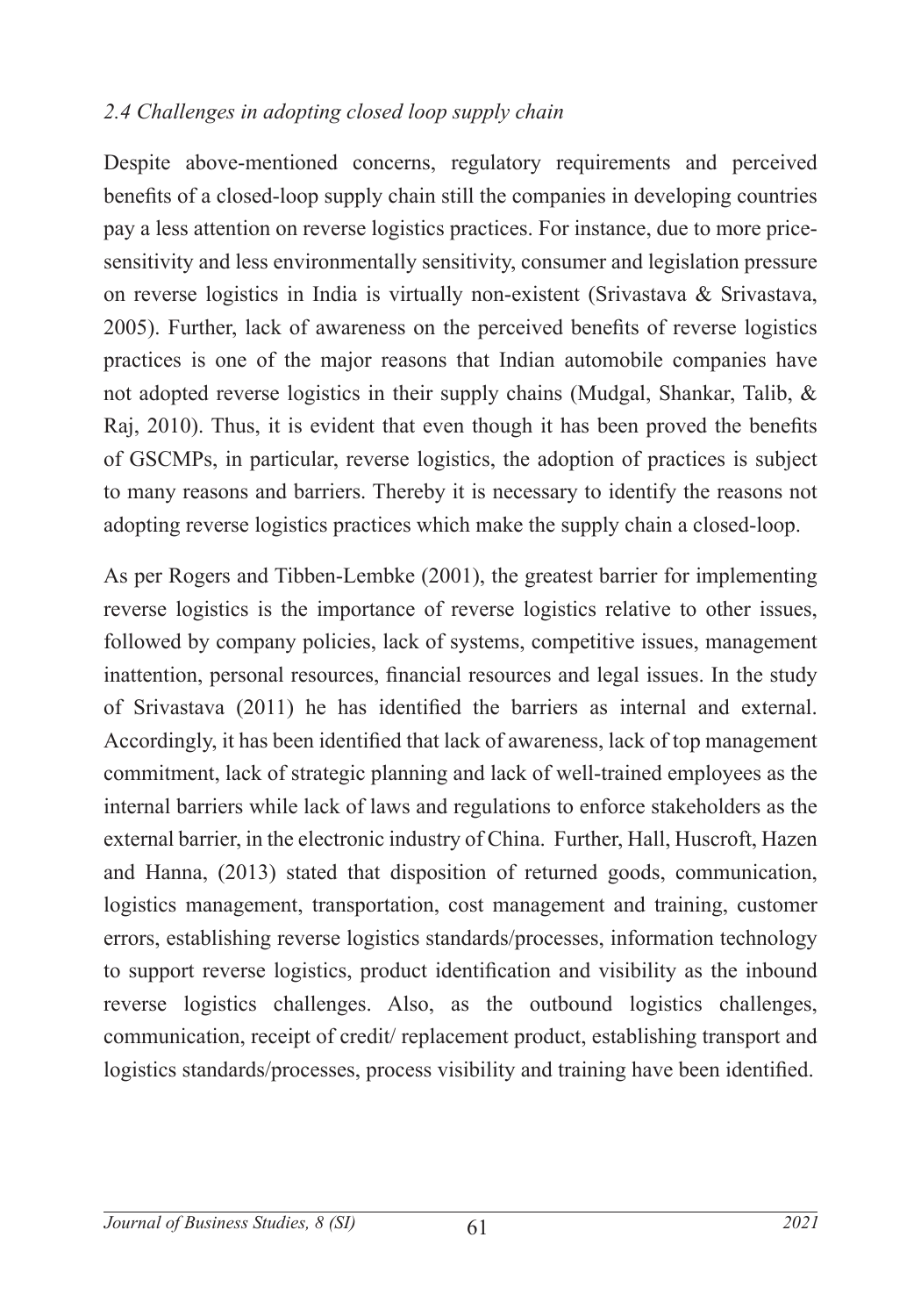## *2.5 Theories related to GSCMPs adoption*

Literature on GSCMPs imply that how researchers have attempted to make connection between the Management theories and environmental-friendly operations of businesses.

## 2.5.1 Stakeholder Theory

Freeman (1999) states that organizations would pay attention to stakeholders; any individual or group who can affect the firm's performance or who is affected by the achievement of the organization's objectives, if they need to be effective and strive the relationship with the stakeholders.

Being part of the interconnected system, supply chain operations as well as decisions could be affected on numerous parties i.e., suppliers, customers, internal employees, community etc. Thus, before making supply chain related decisions, organization should be focused on the effect of those decisions on its stakeholders at large.

As afore mentioned, implementation of green practices in a supply chain cannot be achieved by an effort of a single entity, it should be extended from the organizational boundary to supply chain level (Preuss,2002). Further, Vachon and Klassen (2006) have stated that supply chain managers are forced to address social and environmental issues in their firms as well as their supply chain partners, which also emphasize the relevance of stakeholder theory in adoption of GSCMPs.

## 2.5.2 Institutional Theory Perspective

Institutional theory implies that strong motivation behind a firm's socially responsible behavior comes with the influence of institutions and interconnected organizational networks within which the firm operates (Zhu et al., 2013).

Being a part of the society, every organization is bound with different legal and social requirements in order to sustain their operations. Since the ultimate objective of any supply chain is to satisfy the customers and other stakeholders, supply chains are operated in a manner that fulfills both customer and legal requirements (Laosirihongthong et al., 2013). Hence, if consider as to why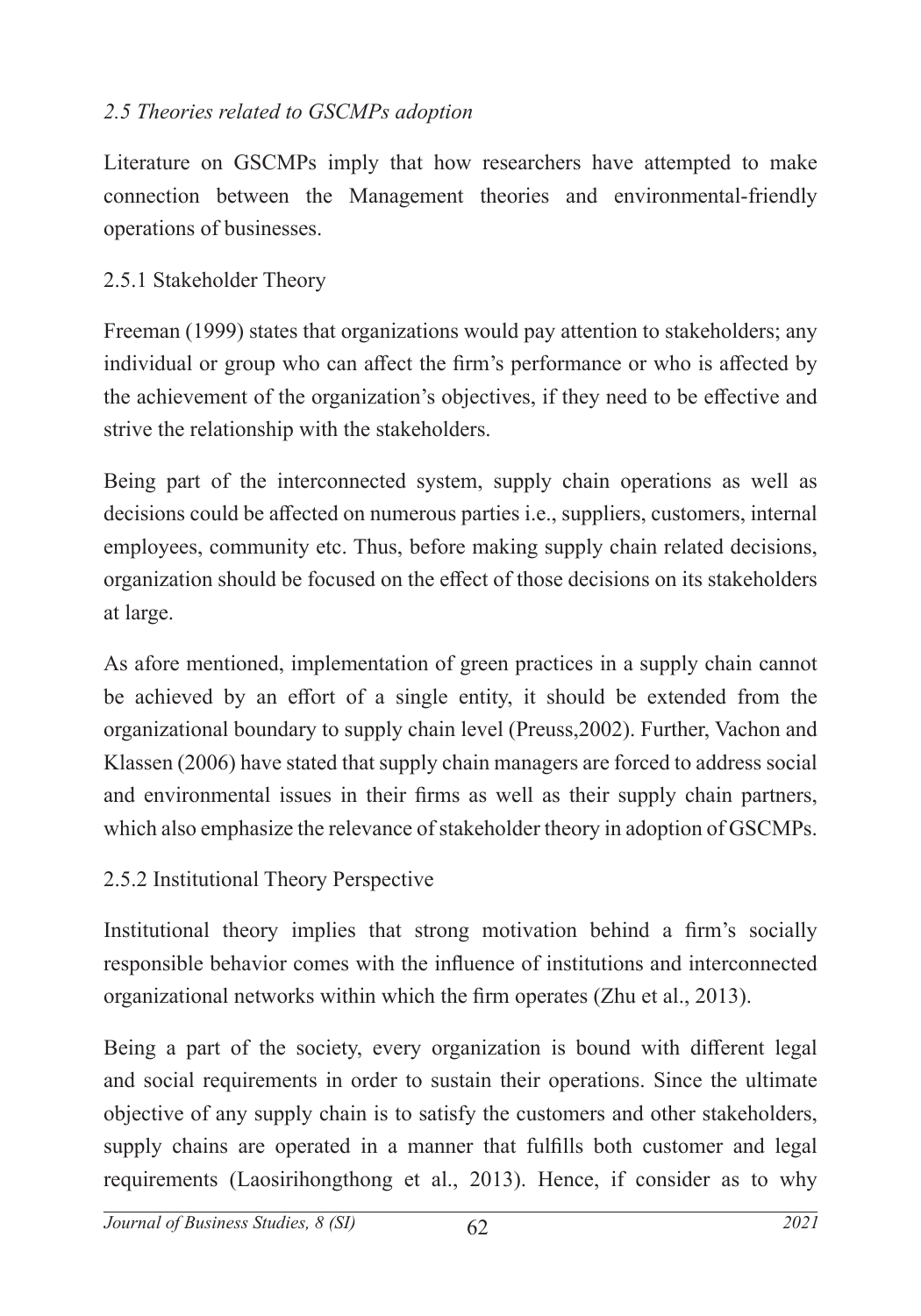companies are adopting GSCM practices, the pressure from government agencies, national and international regulations have been mainly influenced the adoption of environmentally responsible behavior (Zailani, Eltayeb, Hsu &Tan, 2012) in addition to the pressures from social norms and competitors on the same industry.

## **3. Research Methodology**

This is an explanatory research (Saunders et al., 2009) which intends to identify the adoption of GSCMPs and the challenges encountered in adopting a closedloop supply chain in the apparel companies. This study adopts a deductive approach, survey strategy and a quantitative method by using a self-administered questionnaire survey for data collection which is suited to the nature of the enquiry (Forza, 2002). Large scale export-oriented apparel manufacturing companies with 200 or more employees engaged (DCSSL, 2015) in the Western and North-Western provinces of Sri Lanka where the majority of large apparel manufacturers are located (Export Development Board, 2020), represented the population of the study. Larger firms are more likely to adopt GSCMPs (Min & Galle, 2001; Zhu & Sarkis, 2004) and firms which are involved in exporting seem to be more pressurized for adopting GSCMPs by their international customers (Mitra & Datta, 2014). Since the objective of the study is to identify GSCMPs adopted and challenges that restricted achieving a closed-loop supply chain in the Apparel companies in Sri Lanka, the unit of the analysis will be at the plant level.

Having the difficulty of identifying desired respondents for the sample, due to the reason that all apparel manufacturers are not adopting GSCMPs, and further, due to the prevailing COVID-19 pandemic situation, snowball sampling was adopted as the sampling method. After getting confirmed that a company is adopting GSCMPs, the questionnaire was shared with its Strategic Business Units (SBUs) through the Sustainability Manager or Compliance Manager who provided the details of other SBUs. The Google form (questionnaire) was shared with an identified respondent in a particular SBU. This data collection was continued until "either no new cases are given or the sample size is as large as is manageable" (Saunders, et al., 2009).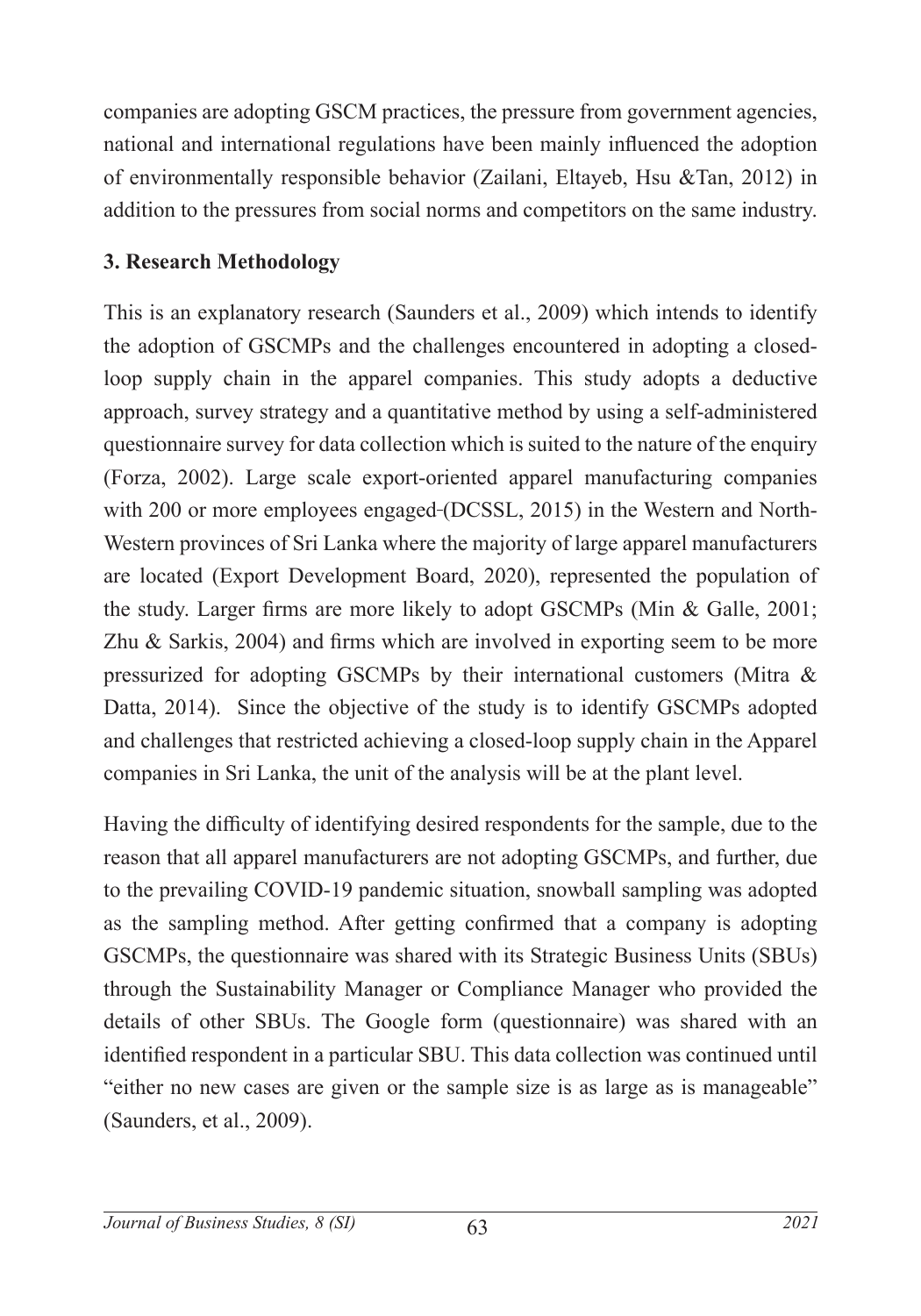Based on existing literature, four categories of GSCMPs in manufacturing companies were identified namely; inbound operations, green operations, outbound operations and reverse logistics. Green purchasing has been clustered under the inbound operations (Min & Galle, 2001; Rao, 2007) and as the indicators for green operations, eco-design and green production were identified (Lakshmimeera & Palanisamy, 2013). Besides, green warehousing, green delivery (Kuar et al., 2016; Wu & Dunn, 1995) and customer cooperation, investment recovery (Zhu et al., 2013) have been clustered under outbound operations and reverse logistics respectively. In preparing the questionnaire, the variables and measures were adapted from Kuar et al., (2016), Zhu et al., (2013), Lakshmimeera and Palanisamy (2013), Hemachandra (2009), Rogers and Tibben-Lembke (2001).

Once the reliability and validity of measures were confirmed through the preliminary analysis of pilot test data, through the Sustainability Managers or Compliance Managers of those GSCMPs adopted companies, the final questionnaire was shared with Operations Managers, Operations Executives, Supply Chain and Operations Managers, Supply Chain Managers, Supply Chain Executives in the selected SBUs who confirmed their comfortability in responding to an online self-administered questionnaire survey. The GSCMPs were identified by asking respondents to mark the current status of GSCMP adoption in five points Likert scale ranging from 1 (not considering), 2 (planning to consider), 3 (considering it currently), 4 (initiated implementation), and 5 (implementing successfully). To examine the challenges that hindered the adoption of GSCMPs we used five points Likert scale ranging from 1 (strongly disagree) to 5 (strongly agree). In order to avoid the common method bias, as a procedural remedy, reverse code items were used. The number of completed responses received were 102.

## **4. Analysis and findings**

## *4.1 Demographic details of companies and respondents*

Table 1 presents the descriptive overview of the demographic characteristics of the companies and the respondents.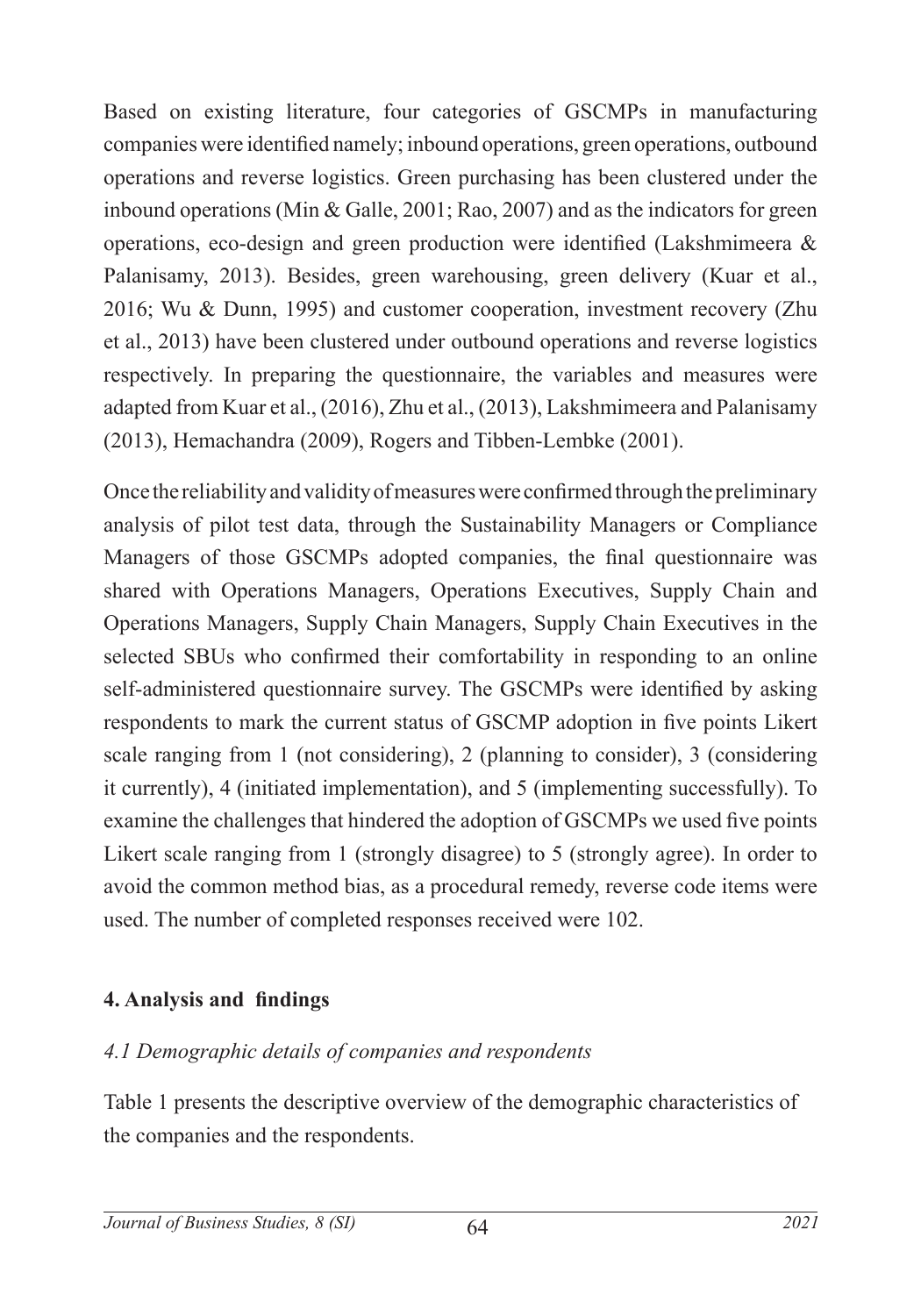|                                         | Total | Percentage |  |  |
|-----------------------------------------|-------|------------|--|--|
| Company Type                            |       |            |  |  |
| Dying and Processing company            | 21    | 20.28%     |  |  |
| Raw Material Manufacturing              | 41    | 40.19%     |  |  |
| Embellishment                           | 27    | 26.47%     |  |  |
| <b>Sawing Plant</b>                     | 55    | 53.92%     |  |  |
|                                         |       |            |  |  |
| Number of Employees                     |       |            |  |  |
| >250                                    | 13    | 12.75%     |  |  |
| 201-250                                 | 11    | 10.78%     |  |  |
| 151-200                                 | 13    | 12.75%     |  |  |
| $100 - 150$                             | 65    | 63.73%     |  |  |
| Total                                   | 102   | 100%       |  |  |
| Number of years from its Establishment  |       |            |  |  |
| $35 - 31$                               | 10    | 9.80%      |  |  |
| $30 - 26$                               | 13    | 12.75%     |  |  |
| $25 - 21$                               | 22    | 21.57%     |  |  |
| $20 - 16$                               | 39    | 38.24%     |  |  |
| $15 - 11$                               | 12    | 11.76%     |  |  |
| $10 - 06$                               | 06    | 5.88%      |  |  |
| $05 - 01$                               | 00    | 00         |  |  |
| Total                                   | 102   | 100%       |  |  |
| Designation of the respondent           |       |            |  |  |
| <b>Operations/ Supply Chain Manager</b> | 25    | 24.51%     |  |  |
| Assistant Manager (Warehousing/         | 30    | 29.41%     |  |  |
| Senior Executive (Supply Chain/         | 16    | 15.68%     |  |  |
| Executive (Technical/ Supply Chain/     | 31    | 30.39%     |  |  |
| Total                                   | 102   | 100%       |  |  |

#### **Table 1: Company and Respondent Profile**

The majority of the SBUs that responded in the survey represented more than one type of business which were adapted from the study of Hemachandra (2009). Accordingly, among the 102 respondents, 21 (20.28%) are from Dyeing and Processing companies while 41 (40.19 %) are Raw Material Manufacturing companies. Also, 27 (26.47 %) and 55 (53.92 %) are respectively from Embellishment and sawing plants. In the present study, as the raw material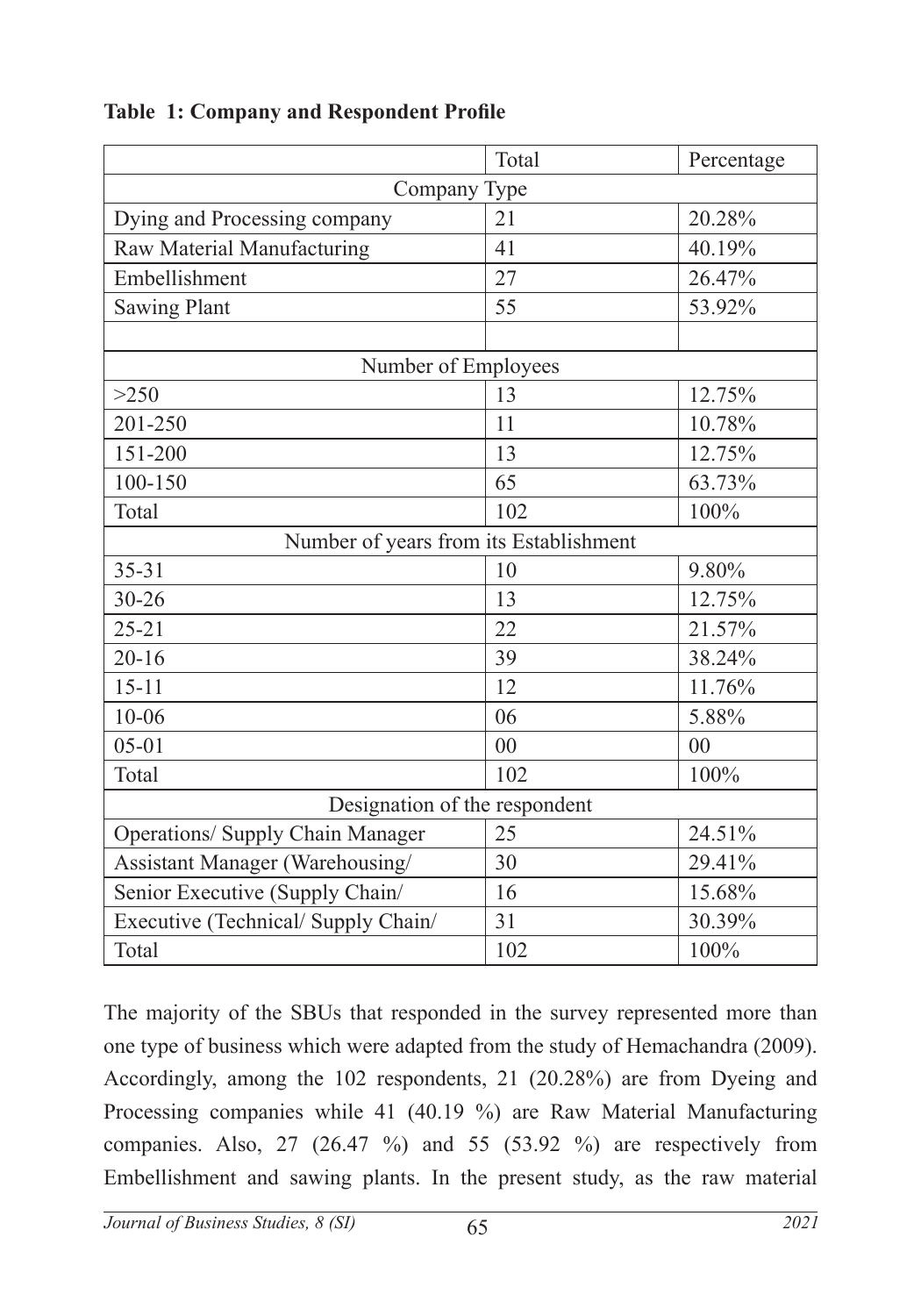manufacturing companies both fabric and yarn manufacturing companies were considered. Sewing plants are where the clothes are mending. Dyeing and processing companies were the companies where pre-treatments such as washing, bleaching, dyeing were carried out for fibers, yarn and fabrics. In embellishment plants embroidering and printing by which colors were applied on the fabric are performed.

Of hundred and two respondents, 13 (12.75 %) are working in companies where there are more than 250 employees and 11 (10.78 %) are in companies that have employees in between 201 and 250. Thirteen (12.75 %) and 65 (63.73%) employees are from companies in which there are 151 to 200 and 100 to 151 employees respectively. It should be noted that respondents were asked to add only the number of office workers (excluding the factory workers) when mentioning the number of employees in the questionnaire. Nevertheless, since the snowball sampling method was used, it can be ensured that all the respondents are from large, exportoriented companies in Sri Lanka. Further, among the companies which have already adopted GSCMPs, 10 (9.8 %) employees are from the companies which have been established 31 to 35 years back and 6 (5.88 %) are from companies that have entered operations less than 10 years ago. All other employees are in between 10 and 31 years and the highest number of employees falls into the category of 16 to 20 years (38.24 %). Moreover, 31 (30.39%) respondents are executives, followed by 30 (29.41%) assistant managers.

## *4.2 Validity and reliability*

In order to keep the measurement errors at a minimum level, validity and reliability tests need to be done (Field, 2017). Since the constructs of the study were adopted from the literature, the construct validity was tested with Confirmatory Factor Analysis (CFA). As Hair Jr et al., (2017) stated all the loading estimates are significant and within the range of 1.0 and -1.0.

Moreover, having received a greater than 0.7 Cronbach's alpha for all values further confirm that the measures are reliable and have an internal consistency.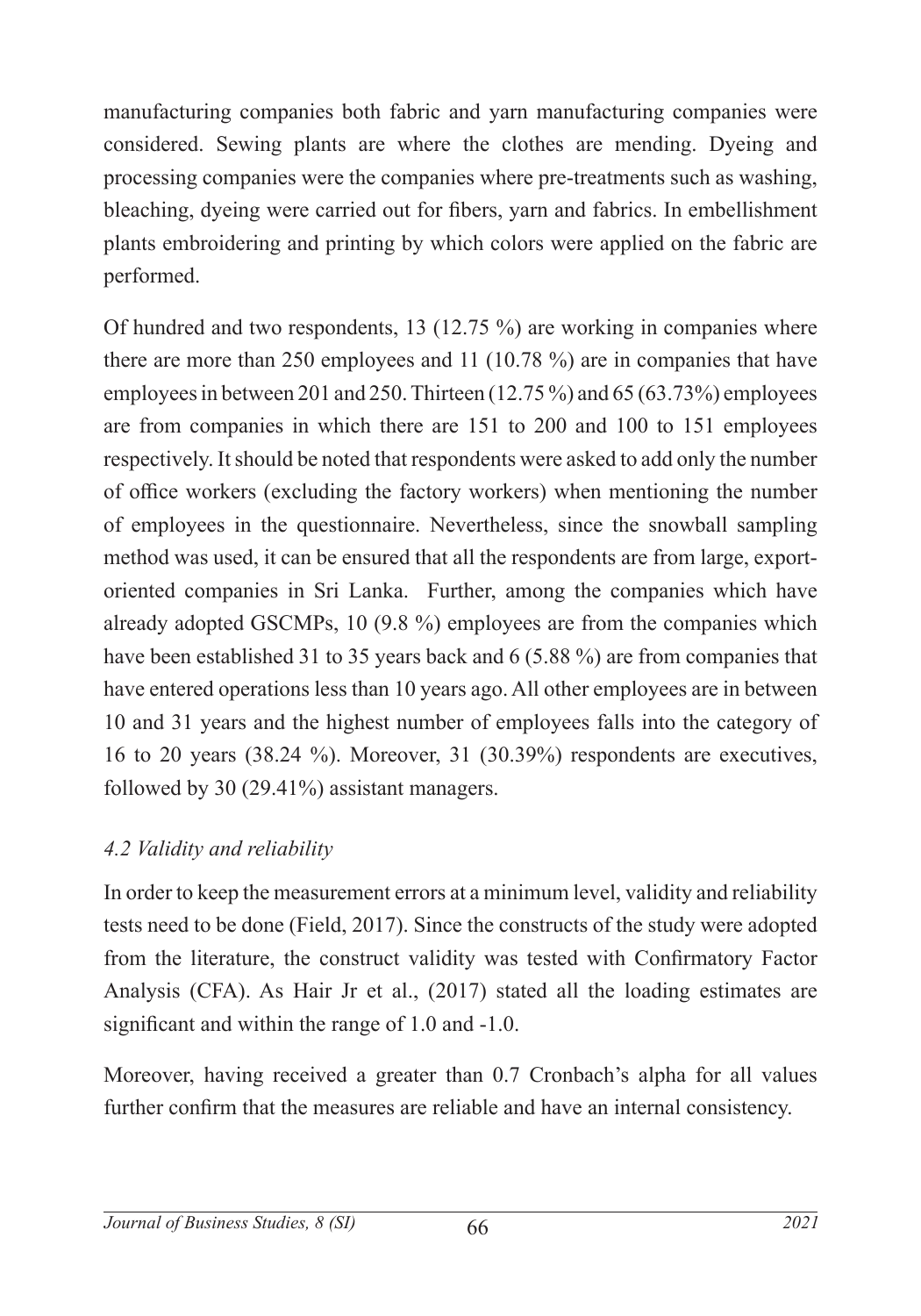#### *4.3 GSCMPs that have been adopted by the apparel companies in Sri Lanka*

The percentage of the GSCMPs adopted in apparel companies in Sri Lanka are reported in table 2 below.

|   | Practice   | Green<br>Purchasing | Eco<br>Design | Green<br>Production | Green<br>Warehousing | Green<br>Delivery | Reuse of<br>Materials | Material<br>Recvcling |
|---|------------|---------------------|---------------|---------------------|----------------------|-------------------|-----------------------|-----------------------|
| N | Valid      | 102                 | 102           | 102                 | 102                  | 102               | 102                   | 102                   |
|   | Percentage | 0.4510              | 0.5294        | 0.7549              | 0.3333               | 0.1078            | 0.5980                | 0.3725                |

#### **Table 2: Percentage of adopted GSCM practices**

As per the above table, the most adopted GSCMP is green production which accounts for 75.49 percent followed by reuse of materials (59.8%). Eco-design was noted as 52.9 percent while green purchasing, recycling, green warehousing and green delivery have noted as 45 percent, 37 percent, 33 percent and 10.78 percent respectively. Hence, the green production can be accepted as the highestrated GSCMP as the entire sample consists of apparel manufacturing companies. The descriptive statistics of the GSCMPs in the study are shown in Table 3 below.

# **Table 3: GSCMPs - Descriptive Statistics**

|              | Mean      |            | Std. Deviation | Variance  |
|--------------|-----------|------------|----------------|-----------|
|              | Statistic | Std. Error | Statistic      | Statistic |
| <b>GP</b>    | 3.2407    | 0.0661     | 0.66741        | 0.445     |
| <b>GPR</b>   | 4.1397    | 0.0911     | 0.91979        | 0.846     |
| ED           | 3.4902    | 0.0868     | 0.87637        | 0.768     |
| <b>GW</b>    | 2.9975    | 0.1106     | 1.11720        | 1.248     |
| GD           | 2.6046    | 0.0815     | 0.82285        | 0.677     |
| <b>CCS</b>   | 2.4456    | 0.0899     | 0.90797        | 0.824     |
| IR.          | 3.1225    | 0.0996     | 1.00601        | 1.012     |
| <b>INBOP</b> | 3.2407    | 0.0661     | 0.66741        | 0.445     |
| <b>INOP</b>  | 3.8150    | 0.0680     | 0.68623        | 0.471     |
| <b>OUBOP</b> | 2.8011    | 0.0753     | 0.76051        | 0.578     |
| RL           | 2.9203    | 0.0818     | 0.82628        | 0.683     |
| <b>GSCMP</b> | 3.1487    |            | 0.5151         | 0.265     |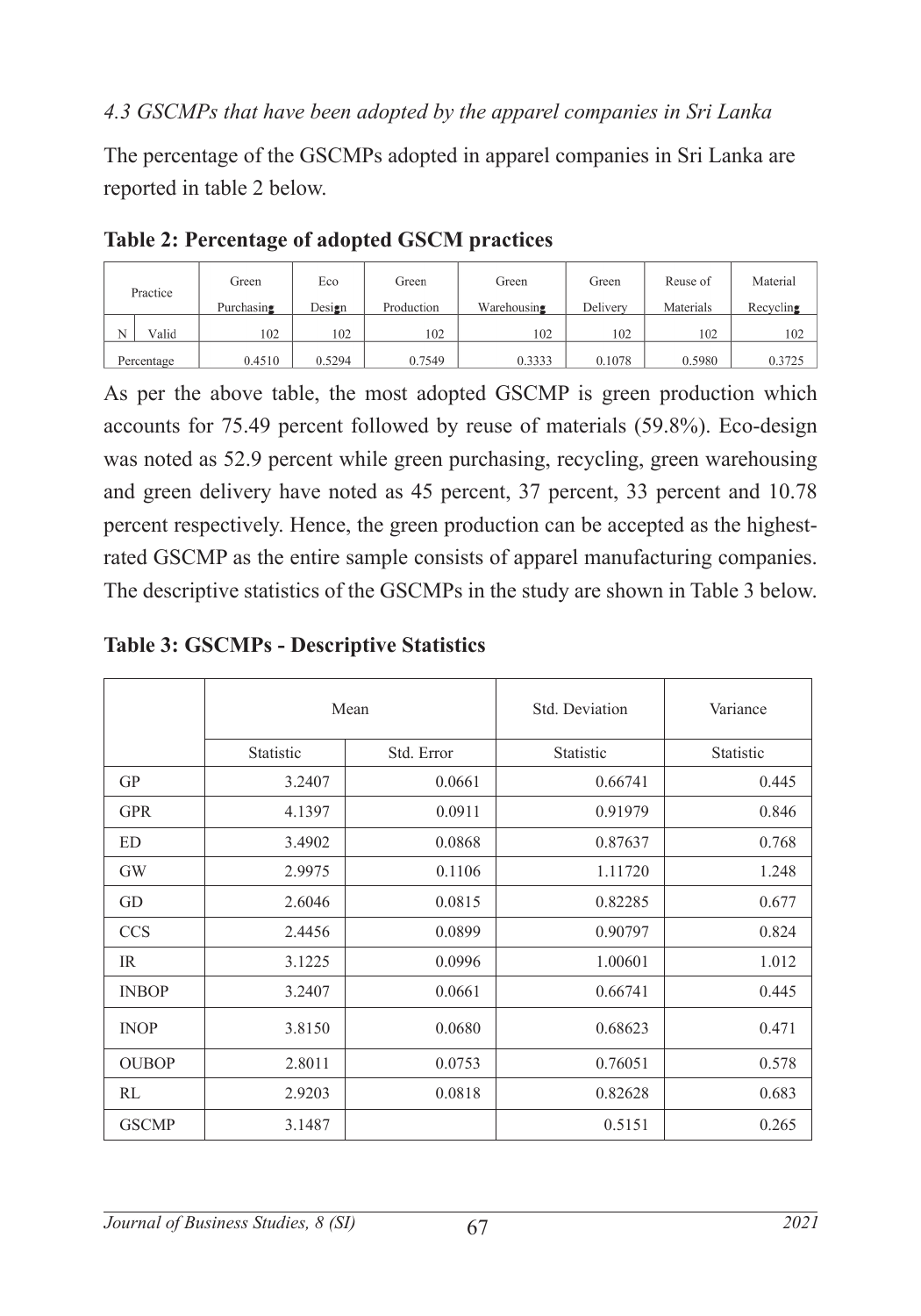As depicted in Table 3, the mean value of green purchasing (GP) is 3.24, green production (GPR); 4.12, eco-design (ED); 3.50, green warehousing (GW); 3.00, green delivery (GD); 2.60; cooperation with customers and suppliers (CCS); 2.45, and investment recovery (IR); 3.12. These results further justify the results shown in the above table 02. For an instance, green production has the highest mean and also it is the most commonly adopted GSCMP according to the received responses. Hence, it is evident that all the seven GSCMPs which were found in the literature are practised in different degrees in Sri Lankan apparel companies. However, the adoption of GSCM (3.14) practices as a whole in Apparel companies in Sri Lanka is in a moderate level. A more elaborated view of GSCMP adoption, i.e., responses for each GSCMP is given in Table 4 below.

| Practice                                                                             | Number<br>of Responses | Percentage |  |
|--------------------------------------------------------------------------------------|------------------------|------------|--|
| <b>Green Purchasing</b>                                                              |                        |            |  |
| Providing design specifications with environmental<br>requirements to the Suppliers. | 29                     | 28.43      |  |
| Suppliers are selected using environmental criteria.                                 | 21                     | 20.59      |  |
| Compliance with international environmental<br>regulations in purchasing.            | 48                     | 47.05      |  |
| Purchase of environment friendly raw materials                                       | 69                     | 67.65      |  |
| Purchase of recycled raw materials.                                                  | 62                     | 60.78      |  |
| Use of environmental-friendly materials in<br>packaging.                             | 40                     | 39.22      |  |
| Use of recycled packaging materials.                                                 | 39                     | 38.24      |  |
| Cooperation with suppliers for use of<br>non-hazardous materials.                    | 65                     | 63.73      |  |
| Conducting periodic Environmental audits for                                         | 43                     | 42.17      |  |
| Eco design                                                                           |                        |            |  |
| Design of products with recycled materials.                                          | 51                     | 50.00      |  |
| Design of products for less energy and material                                      | 49                     | 48.04      |  |

|  | Table 4: Percentages of responses for each GSCMP |  |  |  |
|--|--------------------------------------------------|--|--|--|
|--|--------------------------------------------------|--|--|--|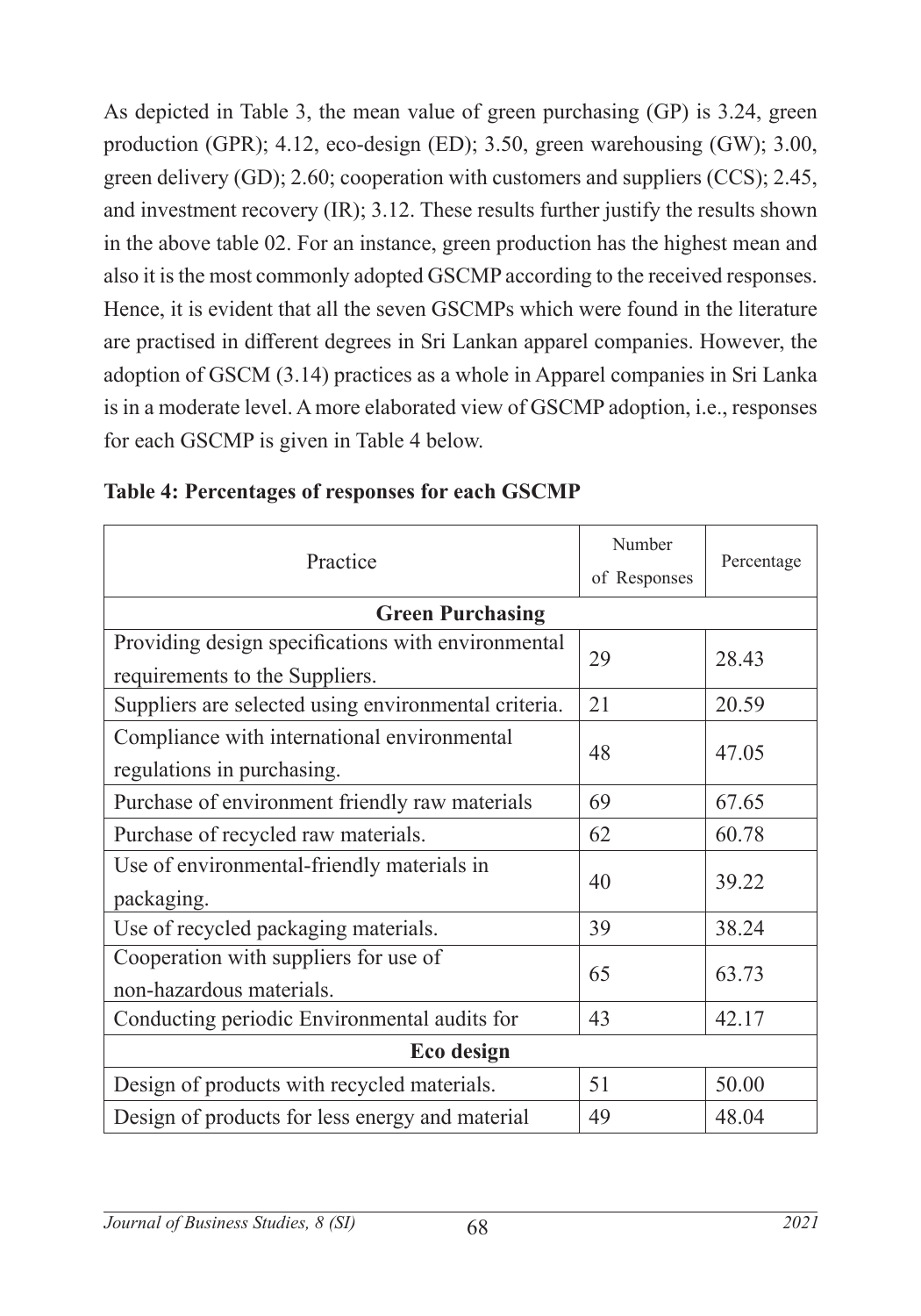| Design of products for reuse, recycle, recovery of  | 55 | 53.92 |  |
|-----------------------------------------------------|----|-------|--|
| material, component parts.                          |    |       |  |
| Design of products to avoid or reduce use of        | 62 | 60.78 |  |
| hazardous materials.                                |    |       |  |
| Design of process for minimization of waste.        | 67 | 65.68 |  |
| <b>Green Production</b>                             |    |       |  |
| Use of renewable energy.                            | 67 | 65.68 |  |
| Waste reduction.                                    | 92 | 90.19 |  |
| Reduce emission.                                    | 87 | 85.29 |  |
| Reduce Carbon foot print.                           | 70 | 68.62 |  |
| <b>Green Warehousing</b>                            |    |       |  |
| LEED (Leader in Energy and Environmental            | 32 | 31.37 |  |
| Use of renewable energy (Ex: Solar power).          | 41 | 40.19 |  |
| Use of daylight during daytime.                     | 34 | 33.33 |  |
| Space optimization.                                 | 53 | 51.96 |  |
| <b>Green Delivery</b>                               |    |       |  |
| Environmental-friendly transportation modes.        | 18 | 17.65 |  |
| Optimization of efficiency through the use of       | 12 | 11.76 |  |
| energy efficient vehicles.                          |    |       |  |
| Use integrated delivery to reduce transportation.   | 46 | 45.09 |  |
| Optimization of distribution process through better | 48 | 47.05 |  |
| Use of environmental-friendly technology in         | 21 | 20.59 |  |
| Use of backhauling.                                 | 31 | 30.39 |  |
| <b>Cooperation with Customers and Suppliers</b>     |    |       |  |
| Collecting back end of use products from            | 16 | 15.68 |  |
| Collecting back end of use products from            | 17 | 16.67 |  |
| Have recyclable products collection points          | 28 | 27.45 |  |
| Collecting back waste packaging materials from      | 19 | 18.63 |  |
| Cooperation with customers for reusing.             | 23 | 22.55 |  |
| Cooperation with customers for safe disposal.       | 30 | 29.41 |  |
| Cooperation with suppliers to send recyclable       | 38 | 37.25 |  |
| <b>Investment Recovery</b>                          |    |       |  |
| Sales of excess inventories/ materials.             | 48 | 47.05 |  |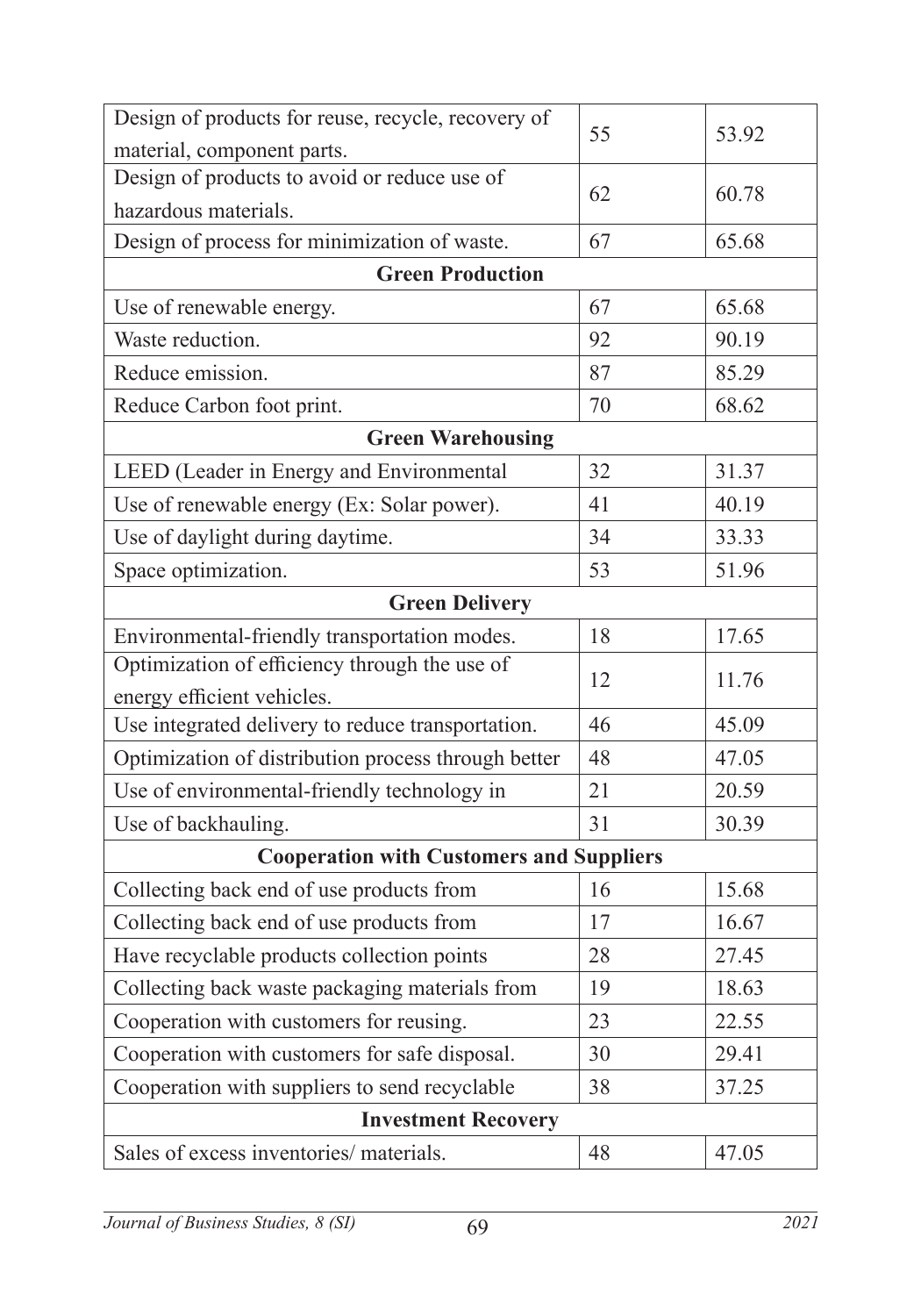| Sales of scrap and used materials |     | 52.94 |
|-----------------------------------|-----|-------|
| Sales of excess capital equipment |     | 25.49 |
| Sales of by product and waste.    | -60 | 58.82 |

Accordingly, the most adopted individual practice is waste reduction (90.19%) which is followed by emission reduction (85.29%) and carbon footprint reduction (68.62%) respectively. Most importantly, all the above mostly adopted individual practices are under the GSCMP of green production which obtained the highest mean value.

## *4.4 Challenges that restricted achieving a closed loop supply chain*

The preliminary survey found that reverse logistics is not practised in some apparel companies owing to certain factors. Thus, eight questions were added to the final questionnaire, in order to identify the challenges that restricted apparel companies in Sri Lanka in achieving closed-loop supply chain. Accordingly, high transportation cost has a mean of 3.84 which is the highest among the challenges, followed by high inventory cost (3.61). Lack of space, lack of staff, lack of customer cooperation and lack of knowledge in handling reverse logistics materials have received the mean values of 3.52, 3.47, 3.22 and 3.07 respectively. Conversely, lack of awareness on benefits of reverse logistics and lack of management support has received the values of 2.47 and 2.55 respectively which denote that Sri Lankan Apparel companies are aware on benefits that can be received through reverse logistics practices and management support also satisfactory to some extent, however the resources that are required to adopt RL at an unsatisfactory level.

## **Table No 5: Mean values of challenges that restricted adopting reverse logistics practices**

| Challenge                  | Mean   |
|----------------------------|--------|
| <b>High Transport Cost</b> | 3.8431 |
| <b>High Inventory Cost</b> | 3.6078 |
| Lack of Space              | 3.5196 |
| Lack of Staff              | 3.4706 |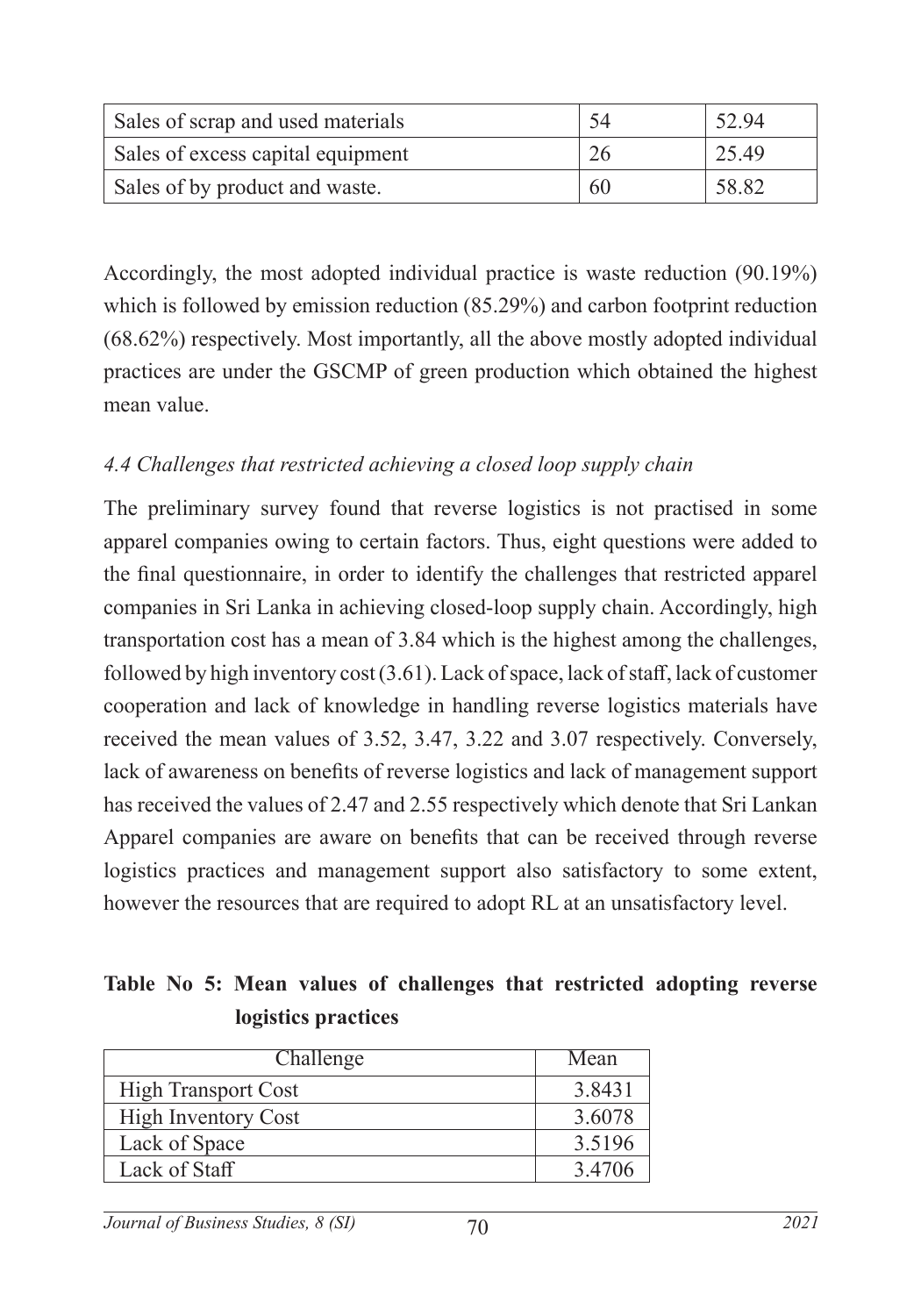| Lack of Customer Cooperation                  | 3.2157 |
|-----------------------------------------------|--------|
| Lack of Knowledge in Handling RL<br>Materials | 3.0686 |
| Lack of Management Support                    | 2.5490 |
| Lack of Awareness on Benefits of RL           | 2.4706 |

#### **5. Discussion, Conclusion and Implications**

Despite GSCMPs have been researched for many years in different contexts, still different authors use different GSCMPs for their studies based on their understanding of the scope and the purpose of the GSCM. With related to the first research objective of this study, it was found that the most adopted GSCMP in apparel companies in Sri Lanka is green production (75.49 %) followed by reuse of materials (59.80%) and eco-design (52.94%). Further analysis of individual green production practices revealed that 90.19 percent of respondents have stated that waste reduction is being practiced in their companies while emission reduction and carbon footprint reduction have received 85.29 and 68.62 percent respectively.

Having received the mean values of 4.14 and 3.49 respectively for green production and eco-design indicate that green production is still at the stage of "initiate implementation" while eco-design is at "Considering it Currently" stage. Above finding is aligned with the findings of Ranatunga, Rupasinghe and Liyanarachchi (2017) in which they claim that waste minimization, efficiency resource consumption, energy conservation as the best GSCMPs in Sri Lankan Apparel companies.

In terms of green warehousing and green delivery practices, the findings revealed that the mean score for green warehousing and green delivery are 2.99 and 2.60 respectively. Moreover, optimization of efficiency through the use of energyefficient vehicles (11.76%), environmentally friendly transportation modes (17.65%) and use of environmentally friendly technology in transportation (20.59%) were seemed to be the least adopted individual GSCMPs and the reason could be the high capital cost. Interestingly, as per the study only one third of plants have been adopting green warehousing practice despite many Sri Lankan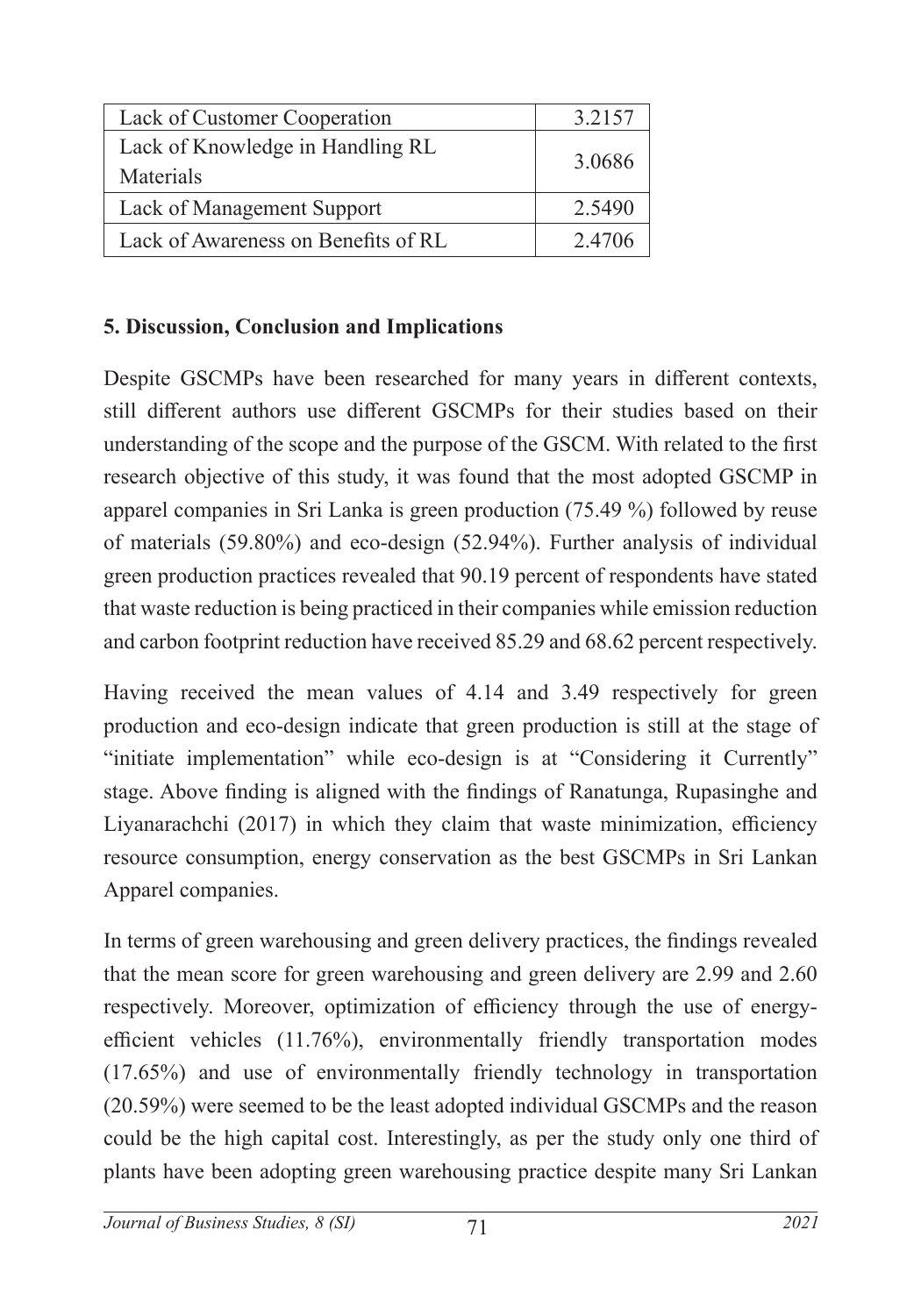Apparel companies have been awarded with LEED platinum ratings. One of the possible reasons for this mismatch could be those operations such as warehousing and transportation are being carried out by third party logistics service providers and responses for the study were taken only from the internal employees.

Both Cooperation with Customers and Suppliers (2.44) and Investment Recovery (3.12) which are under the practice of Reverse Logistics have received relatively lower mean values. The above values are similar to the findings of Zhu et al., (2013) in their study on Chinese Chemical/ Petrochemical, Electronic, Automobile and Mechanical industries. At the individual practice level of RL, collecting back end of use products from customers for remanufacturing (15.68%) is the least adopted practice while sales of by-products and waste (58.82%) has obtained the highest percentage. Moreover, as above mentioned, eco-design is still at a primitive stage and this could be due to the fact that Sri Lankan Apparel companies are not collecting back end of use products for remanufacturing whose customers are in abroad. The above confirms the claims of Green Jr et al., (2012) and Zhu et al., (2008a) where they emphasize the importance of moving environmental-friendly practices from organizational level to supply chain level and the effect of cooperation within the company and outside partners for the success of eco-design.

In identifying the challenges that restricted achieving a closed-loop supply chain in the Apparel companies, the findings revealed that high transportation cost (3.84) was the biggest challenge, followed by high inventory cost (3.61) and lack of space (3.52). The above is consistent with the findings of Hall et al., (2013) where they have found that disposition of returned goods, communication, logistics management and transportation as the most rated challenges. In addition, lack of staff (3.47), lack of customer cooperation (3.22), lack of knowledge in handling reverse logistics materials (3.07), lack of management staff (2.55) and lack of awareness on benefits of reverse logistics (2.47) also identified as the challenges in that order. Accordingly, above findings further imply that the lack of resources, knowledge and poor relationship with customers could be the reasons for not adopting reverse logistics practices in a satisfactory level by many Sri Lankan Apparel companies. Conversely, awareness on benefits of reverse logistics and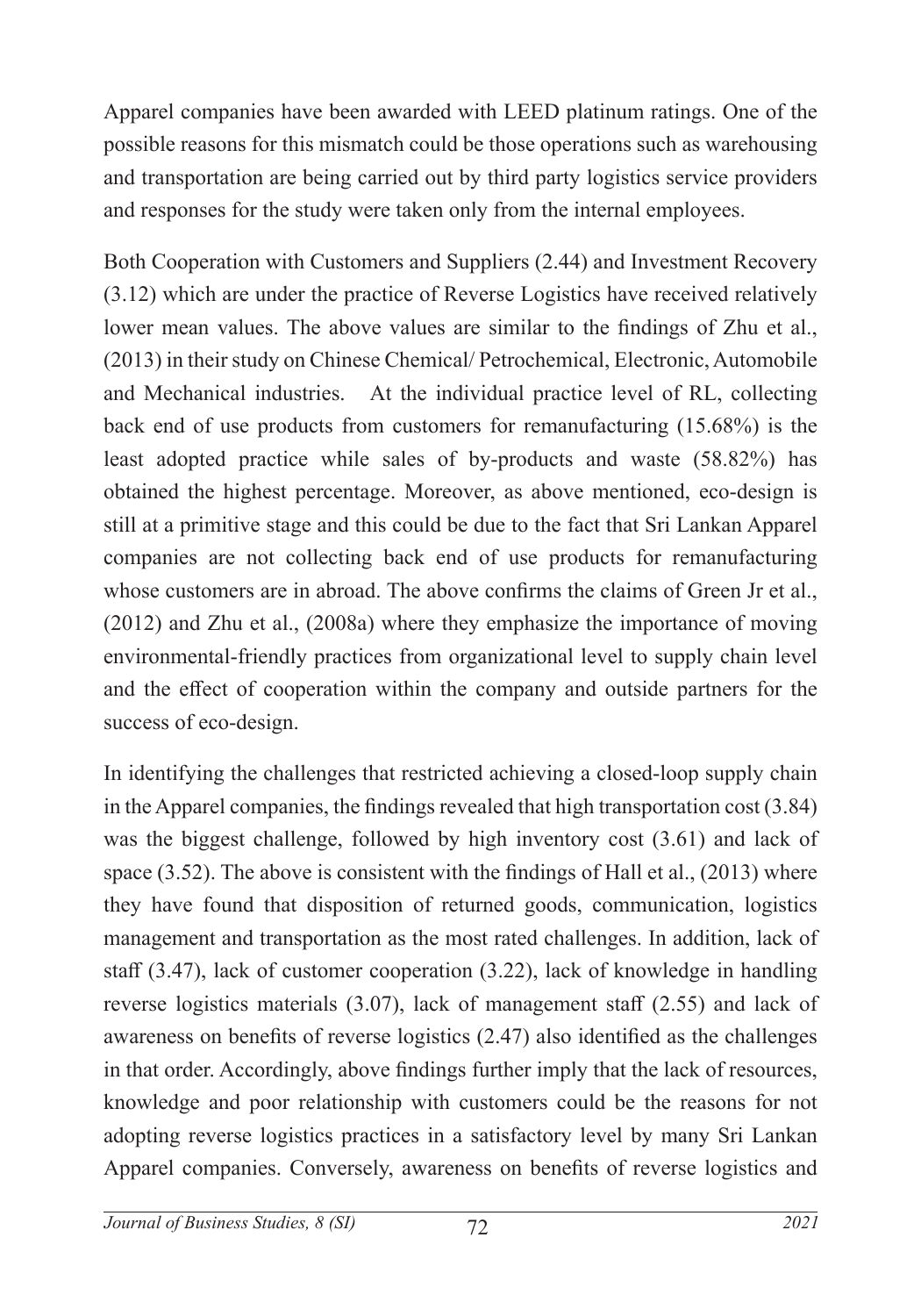management support to adopt reverse logistics practices are at a satisfactory level, which signals positive standpoint of Apparel companies in adopting reverse logistics in future.

The main conclusion drawn from findings is, even though respondents were from GSCM adopted apparel companies in Sri Lanka, only a few companies have adopted all closed-loop GSCMPs and the majority of companies are focused on a few GSCMPs. Further, as per the study, the most adopted GSCMP among the considered companies is green production while the least adopted practice is green delivery. In terms of individual GSCMPs, study reveals that waste reduction, emission reduction and carbon foot print reduction are the most practiced while the optimization of efficiency through the use of energy efficient vehicles, environmental-friendly transportation modes and use of environmental-friendly technology in transportation are the least adopted in Sri Lankan Apparel companies. In addition, it is clear that even though Sri Lankan apparel companies are aware of green purchasing practices, the level of implementation is not satisfactory and this could be due to the poor interrelation among reverse logistics, eco-design and green purchasing practices. Further, we can conclude that Sri Lankan Apparel companies are aware of the perceived benefits of adopting reverse logistics practices and they have the technical knowledge to handle reverse logistics materials and management support, however, high transport cost, high inventory cost, lack of staff and lack of space have restricted them adopting reverse logistics practices which make the supply chain a closed loop.

The main contribution of this study is the revelation of the existing status of the adoption of GSCMPs and the challenges encountered in the apparel companies in Sri Lanka. All stakeholders in the supply chain of apparel companies would be educated with these statuses as well as the unattended green activities some of which are possibilities in the given environments. When considering the theoretical implications of this research, as in this research supply chain was clustered into stages and studied the GSCMPs adoption, it could easily identify the most adopted and the least adopted GSCMP and the cluster in the supply chain. Moreover, in the contemporary business environment, a single company has no control over the entire supply chain as many operations have been outsourced. Thus, if any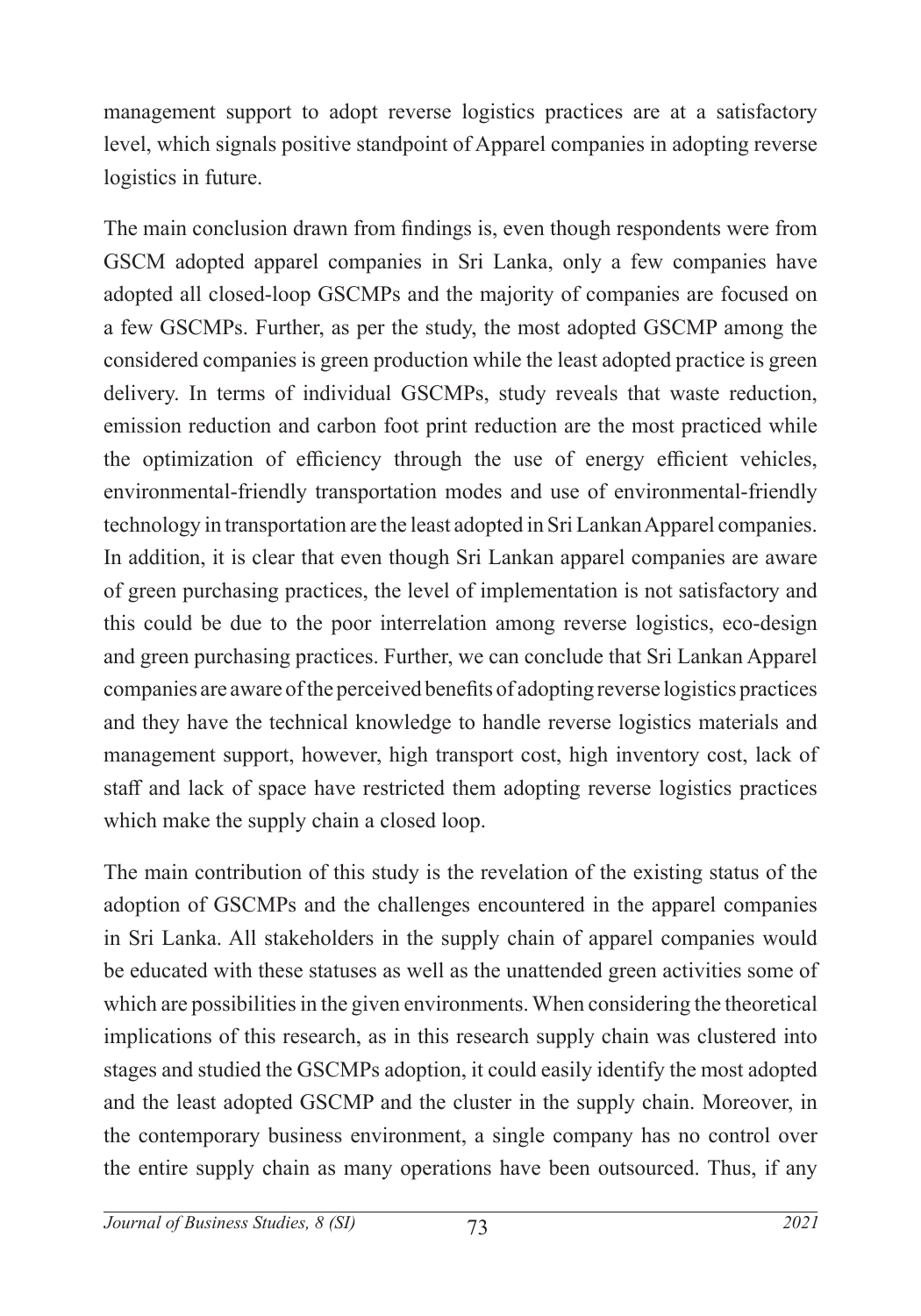company expects performance improvement by adopting GSCMPs, determining the effect of whole GSCMPs on internal performance based on few practices adopted by the selected company without considering the practices of third-party logistics service providers would lead to incorrect conclusions. Above all, the importance of adopting reverse logistics practices and its interrelation with other GSCMPs i.e., eco-design, green purchasing in closing the loop of supply chain are also highlighted in the present findings. Moreover, the findings of the study indicate that apparel companies in Sri Lanka are not adopting reverse logistics practice mainly due to high costs involved lack of certain resources. They include high transportation cost, high inventory cost, lack of space, lack of staff and lack of customer cooperation, lack of knowledge in handling reverse logistics materials. Hence, the management of apparel companies requires to focus on practical and ground-level issues that have hindered the adoption of GSCMPs rather than merely providing training and awareness programs that are at a satisfactory level.

There are a few limitations to be noted in the present study. As most of the large export-oriented companies are located in the Western and North Western provinces, the study sample was drawn from those two provinces. Difficultly of gaining access to a large sample size made the study less generalizable under some statistical assumptions. However, if all large Apparel companies in Sri Lanka could be accessed for a study, it would strengthen the generalisability of the results. Further, due to the difficulty of accessing the entire apparel supply chain, in this study conclusions on green practices of the supply chain were drawn based on the responses given by a managerial employee of the focal company where the core function is apparel manufacturing. However, if key supply chain partners i.e. suppliers, transport service providers, warehouse service providers could be included in addition to the apparel company, outcome would be more precise. Next, the study was carried out using a single, self-administered online questionnaire, therefore, the findings are fully based on the responses received in that survey. This biasness could be overcome if structured interviews are also conducted with selected respondents. This was impossible for the present study due to the prevailing pandemic situation of the country.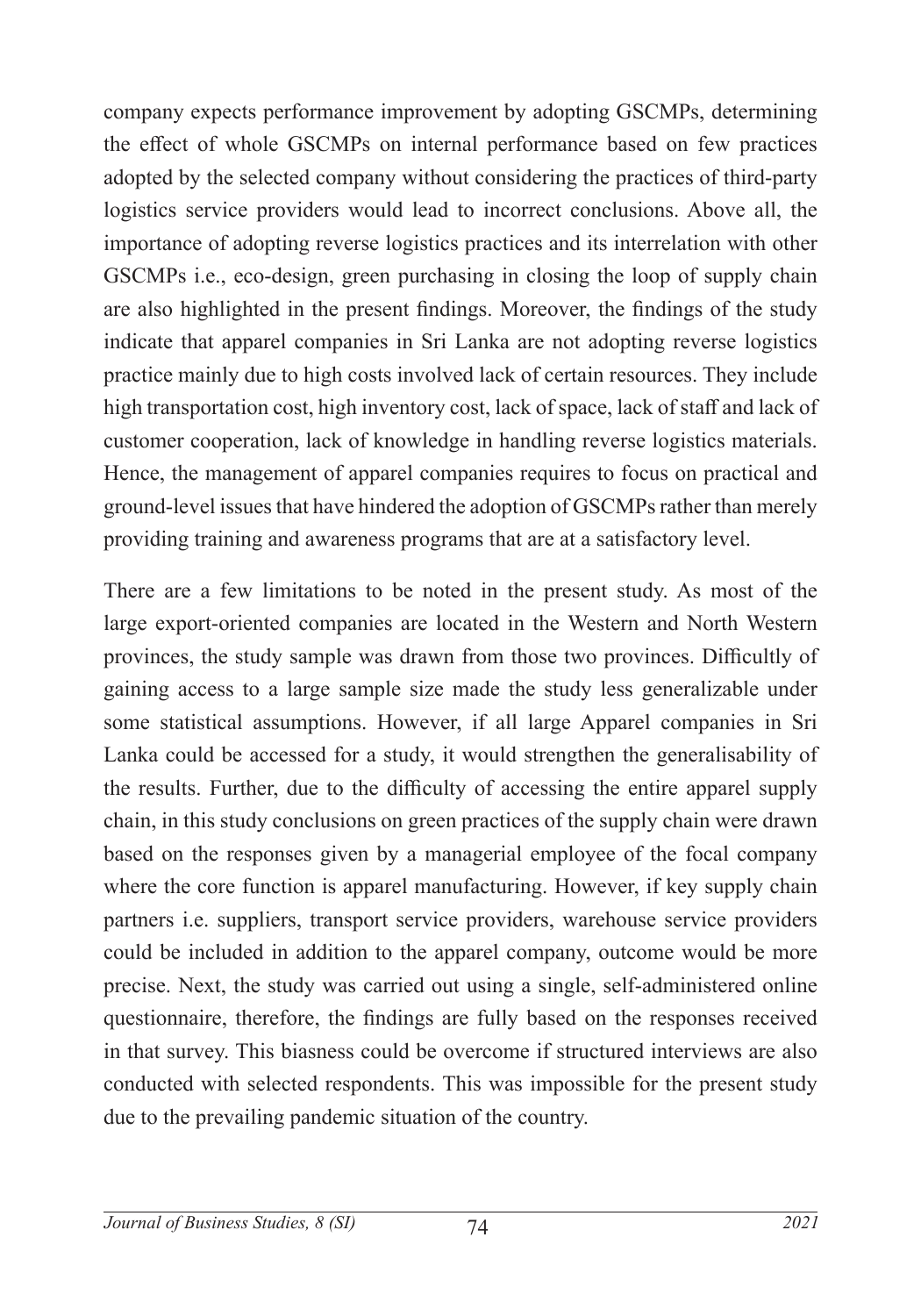This study was carried out among large, export-oriented apparel companies, hence, future researches may further examine the GSCMP adoption in other industries as well and bring more insights into this research area. Moreover, apparel manufacturing plants have outsourced some logistics operations such as warehousing, transportation for third party logistics (3PL) service providers. Hence, future research may be able to look into a broader scenario, if they designed to collect responses from 3PL service providers as well.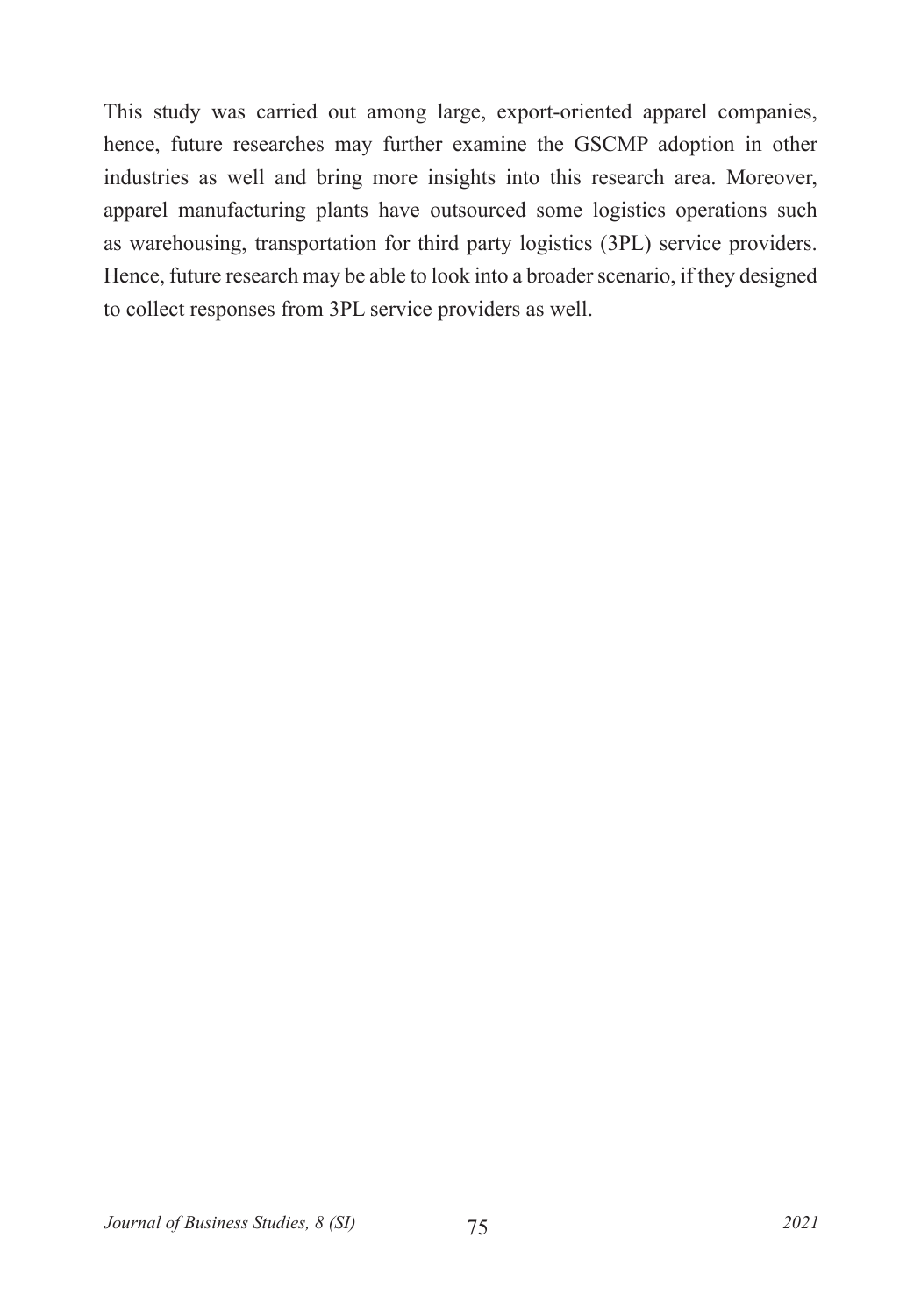#### **References :**

- Al-Aomar, R., & Weriakat, D. (2012, July). A framework for a green and lean supply chain: A construction project application. *International Conference on Industrial Engineering and Operations Management Istanbul*, *3*,289-299.
- Barney, J. B. (1991). Firm resources and sustained competitive advantage. *Journal of Management*, 17, 99–120.
- Bartlett, C.A., & Ghoshal, S. (1993), Beyond the M-form: toward a managerial theory of the firm. *Strategic Management Journal*, *14*(S2), 23-46, doi: 10.1002/ smj.4250141005.
- Cohen, S., & Roussel, J. (2005). *Strategic supply chain management: the five disciplines for top performance*. McGraw-Hill.
- Cosimato, S., & Troisi,O. (2015). Green supply chain management: Practices and tools for logistics competitiveness and sustainability. The DHL case study. *The Total Quality Management Journal, 27* (2),256-276.
- Deif, A. M. (2011). A system model for green manufacturing. *Journal of Cleaner Production*, *19*(14), 1553-1559.
- Department of Census and Statistics. (2017). *Labor demand survey*. Retrieved from http:// www.statistics.gov.lk/industry/Labour Demand Survey 2017 Report.pdf.
- Fahimnia, B., Sarkis, J., & Davarzani, H. (2015). Green supply chain management: A review and bibliometric analysis. *International Journal of Production Economics*, *162*, 101-114.
- Freeman, R.E. (1999). Divergent Stakeholder Theory. *Academy of Management Review*, *24 (2),* 233-236.
- Green, K. W., Zelbst, P. J., Meacham, J., & Bhadauria, V. S. (2012). Green supply chain management practices: impact on performance. *Supply Chain Management: An International Journal, 17*(3), 290-305.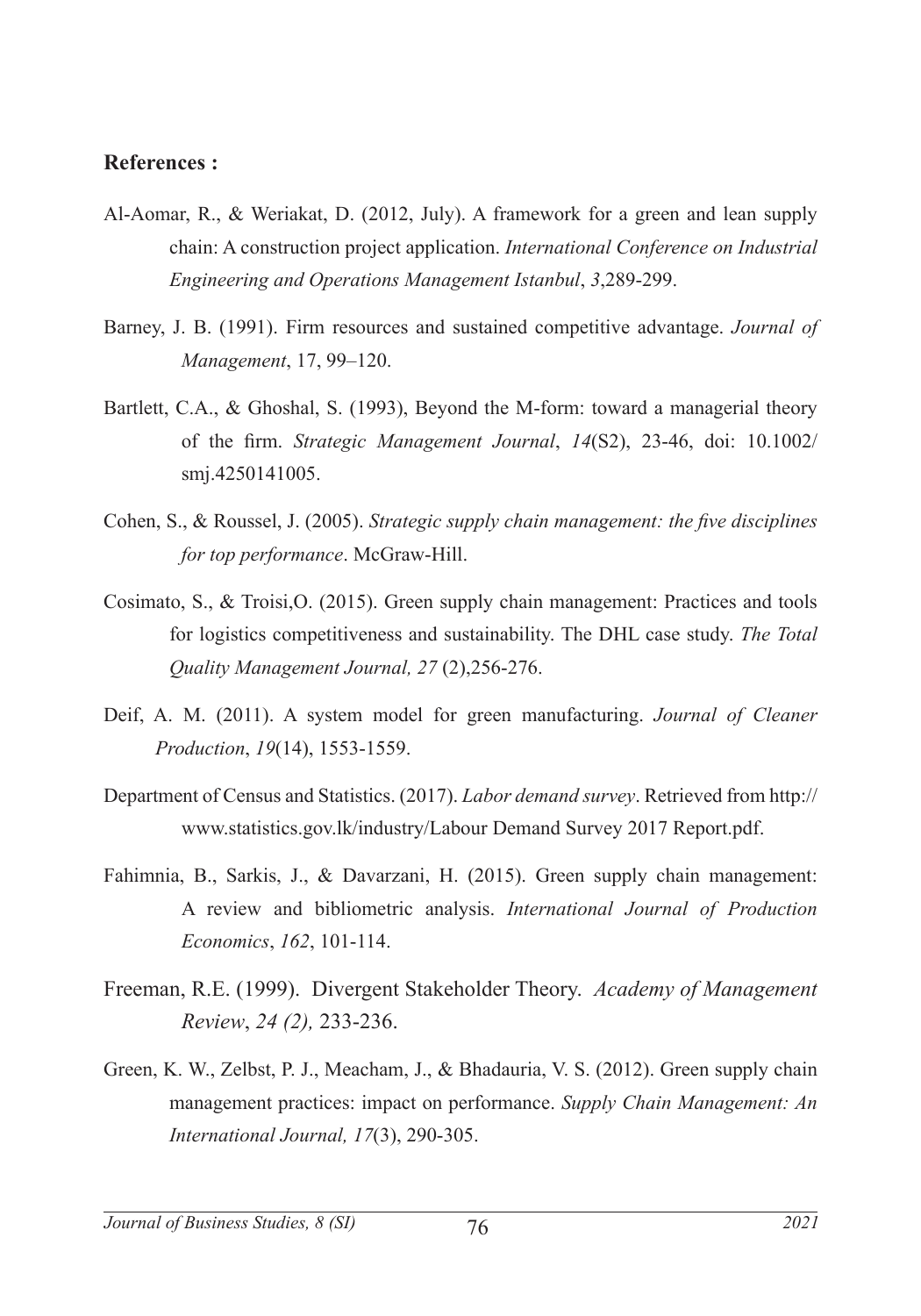- Hair, J. F., Hult, G. T. M., Ringle, C. M., Sarstedt, M., & Thiele, K. O. (2017). Mirror, Mirror on the Wall: A Comparative Evaluation of Composite-based Structural Equation Modeling Methods. *Journal of the Academy of Marketing Science, 45(5),* 616-632.
- Hall, D. J., Huscroft, J. R., Hazen, B. T., & Hanna, J. B. (2013). Reverse logistics goals, metrics, and challenges: perspectives from industry. *International Journal of Physical Distribution & Logistics Management, 43 (9),* 768 – 785
- Hemachandra, D. (2009). A study of voluntary environmental management practices among apparel manufactures in Sri Lanka: Case study approach. *International Forestry and Environment Symposium, 18.*
- Holt, D., & Ghobadian, A. (2009). An empirical study of green supply chain management practices amongst UK manufacturers. *Journal of Manufacturing Technology Management*, *20*(7), 933-956.
- Kaur, G.P., Gupta, P., & Syal, M. (2016). Adoption of Green Practices in Industrial Buildings: An Action research on Capacity Building of Stakeholders towards Green Factories. *International Journal of Sustainable Land use and Urban planning*. ISSN 1927-8845, *3* (2), 1-12.
- Laari, S., Töyli, J., & Ojala, L. (2018). The effect of a competitive strategy and green supply chain management on the financial and environmental performance of logistics service providers. *Business Strategy and the Environment, 27*(7), 872-883.
- Lai, K. H., & Wong, C. W. (2012). Green logistics management and performance: Some empirical evidence from Chinese manufacturing exporters. *Omega, 40*(3), 267-282.
- Lai, R.S.Q., Hsu, L., & Chen ,J.C.H. (2012). Green Supply Chain Management systems: A case study in the textile industry. *Human Systems Management*, *31*(2) ,111–121.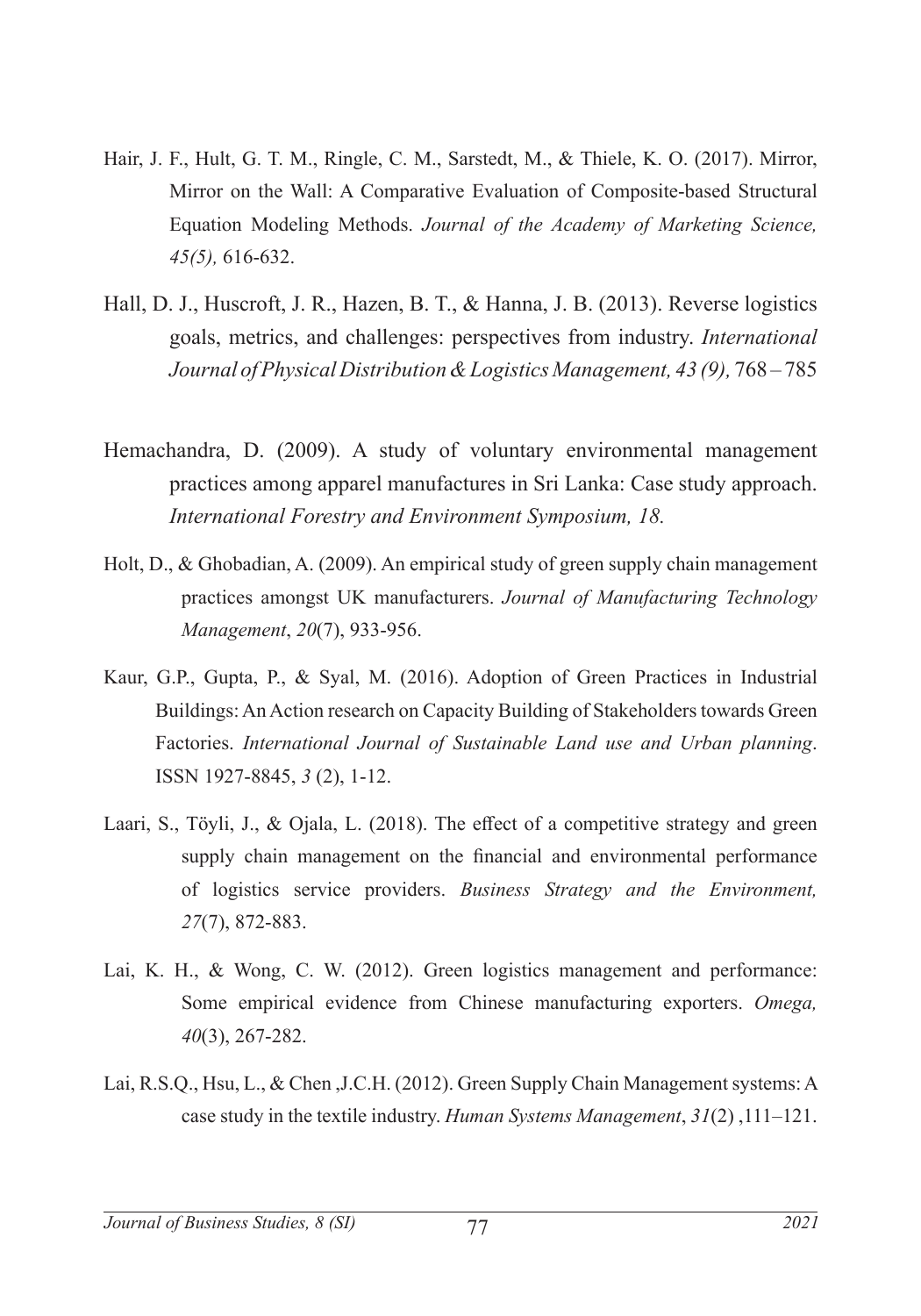- Lakshmimeera, B., & Palanisamy, C. (2013). A Conceptual Framework on Green Supply Chain Management. *Industrial Engineering Letters*, *3*(10), 42-51.
- Laosirihongthong, T., Adebanjo, D., & Tan, K. (2013). Green supply chain management practices and performance. *Industrial Management & Data Systems*, *113*(8), 1088-1109.
- Lee, G., Bennett, D., & Oakes, I. (2000). Technological and organisational change in small- to medium-sized manufacturing companies. *International Journal of Operations and Production Management*, *20*(5),549–72.
- Malviya, R., & Kant, R. (2016). Hybrid decision making approach to predict and measure the success possibility of green supply chain management implementation. *Journal of Cleaner Production*, *135*, 387-409.
- Min, H., & Galle,W.P. (2001). Green purchasing practices of US firms*. International Journal of Operations and Production Management*, *21*(9),1222–38.
- Min, H., & Kim, I. (2012). Green Supply Chain Research: past, present and future. *Logistics Research, 4*(1-2), 39-47.
- Mitra,S., & Datta, P.P. (2014). Adoption of green supply chain management practices and their impact on performance:an exploratory study of Indian manufacturing firms. *International Journal of Production Research*, *52*(7), 2085–2107.
- Murphy, P. R., & Poist, R. F. (2000). Green logistics strategies: an analysis of usage patterns. *Transportation Journal*, *40*(2), 5-16.
- Murphy,P., & Poist, R. (2003). Green perspectives and practices: a comparative logistics study. *Supply Chain Management: An International Journal*, *8* (2),122-131.
- Oliveira, U.R., Espindola, L.S., Silva, I.R., Silva, I.N., & Rocha, H.M. (2018). A systematic literature review on green supply chain management: Research implications and future perspectives. *Journal of Cleaner Production*, *187,* 537-561.
- Ranatunga, R.S.W.B.S.M ., Rupasinghe, T.D., & Liyanaarachchi, N. (2017). An Analytical Modelling Approach To Assess The Applicability Of Green Chain Operations: A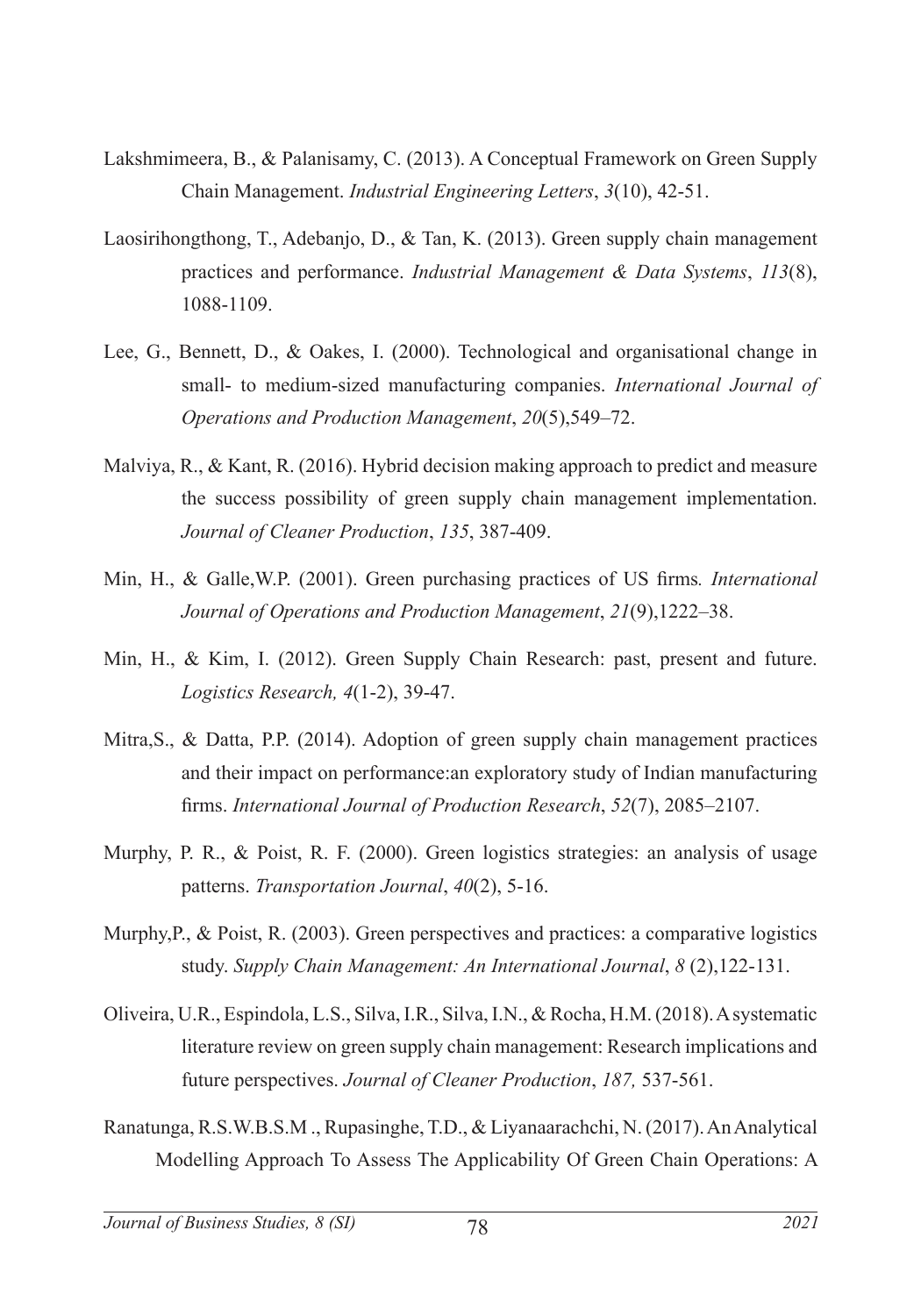Case Study From The Sri Lankan Apparel Industry. *World Conference on Supply Chain Management*, *2*, 1-16.

- Rao, P. (2007). Greening of the supply chain: An empirical study for SMES in the Philippine context. *Journal of Asia Business Studies*.
- Sarkis, J., Zhu, Q., & Lai, K.H. (2011). An organizational theoretic review of green supply chain management literature. *International Journal of Production Economics*, *130* (1),1-15.
- Soda, S., Sachdeva, A., & Garg, R.K. (2015). GSCM practices, trends and prospects in Indian context. *Journal of Manufacturing Technology and Management*. 26, 889-910.
- Sri Lanka Sustainable Energy Authority. (2017). Retrieved from http://www. energy.gov.lk/images/energy-balance/energy-balance-2017.pdf
- Srivastava, S. K. (2007). Green supply‐chain management: a state‐of‐the‐art literature review. *International journal of management reviews*, *9*(1), 53-80.
- Srivastava, S.K., & Srivastava, R.K. (2005). Profit driven reverse logistics. *International Journal of Business Research*, *4*, 53–61.
- The Sustainable Development Goals Report.(2019). United Nations: New York. The World Bank.(2019). Retrievedfromhttps://data.worldbank.org/ indicator/NY.GDP.MKTP.KD.ZG?locations
- Vachon,S., & Klassen,R.D. (2006). Extending green practices across the supply chain The impact of upstream and downstream integration. *International Journal of Operations & Production Management,* Vol. 26 No. 7, 2006 pp. 795-821.
- Vanalle, R., Ganga, G., Godinho, M., Filho., & Lucato,W. (2017). Green supply chain management: An investigation of pressures, practices, and performance within the Brazilian automotive supply chain. *Journal of Cleaner Production, 151,*250-259.